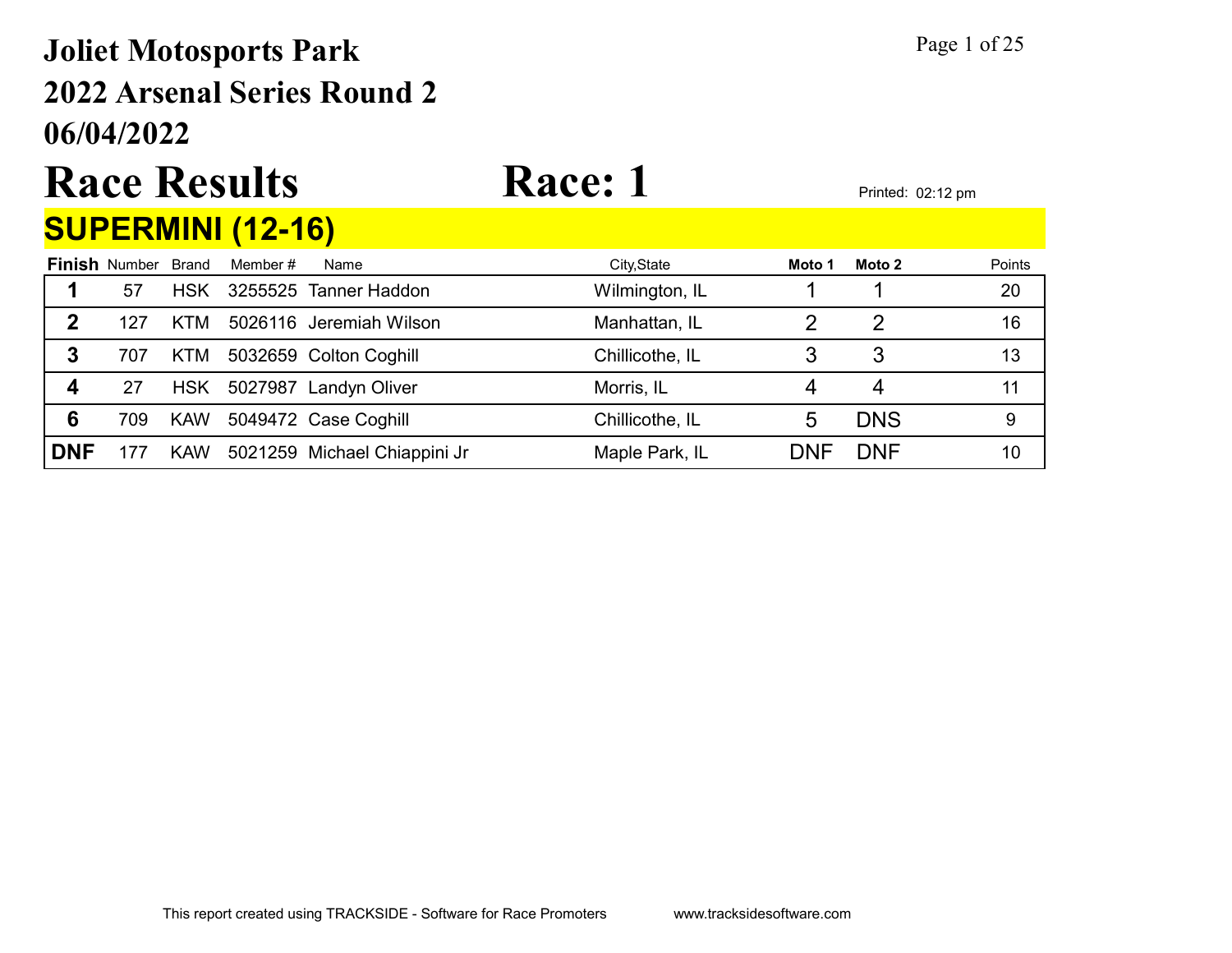### 06/04/2022 2022 Arsenal Series Round 2 Joliet Motosports Park Page 2 of 25

#### Race Results Race: 2 Printed: 02:12 pm  $250<sub>h</sub>$

| ZJU M      |                            |            |          |                              |                 |        |        |        |
|------------|----------------------------|------------|----------|------------------------------|-----------------|--------|--------|--------|
|            | <b>Finish Number Brand</b> |            | Member # | Name                         | City, State     | Moto 1 | Moto 2 | Points |
|            | 457                        | <b>KTM</b> |          | 751675 Conner Robinson       |                 |        |        | 10     |
| <u>55+</u> |                            |            |          |                              |                 |        |        |        |
|            | <b>Finish Number</b>       | Brand      | Member # | Name                         | City, State     | Moto 1 | Moto 2 | Points |
| 1          | 13                         | <b>KTM</b> | 526610   | Larry Dean-bank              | Joliet, IL      |        |        | 10     |
| 2          | 45                         | <b>KAW</b> |          | 2394753 Kestutis Maskoliuwas | Palos Hills, IL |        |        |        |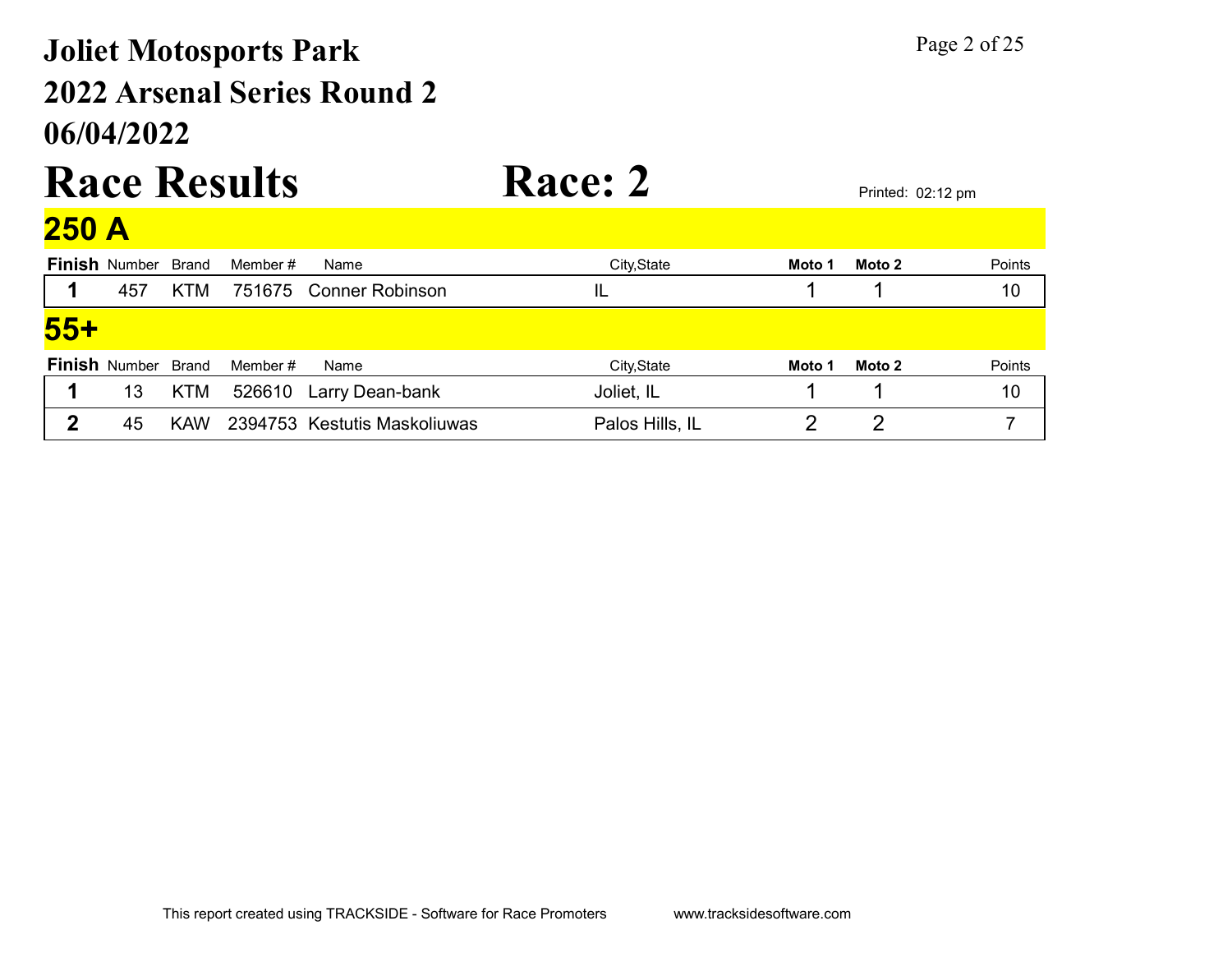### 06/04/2022 2022 Arsenal Series Round 2 Joliet Motosports Park Page 3 of 25

# Race Results Race: 3 Printed: 02:12 pm

#### **Finish** Number Brand Member # Name **City,State** City,State Moto 1 Moto 2 Points 14\*24 1 86 KAW 5087015 Ayrton Wrobel Seymour, IL 2 1 10 2 381 HON 885288 Andrew Voegtle 1 2 7 **Finish** Number Brand Member # Name **City,State** City,State Moto 1 Moto 2 Points 40+BC 1 541 KAW 2434929 Matthew Slager 1 1 1 20 2 600 KAW 688789 Zdenek Jurcak Crown Point, IN 3 2 16 3 917 HON 558000 Brandon Slager New Lenox, IL 2 3 3 13 4 379 YAM 771854 Joshua Denault Buckingham, IL 5 4 11 **5** 716 YAM 3827816 Dan Loveless Dewitt, IL 4 5 10 6 859 KAW 450859 Felix Dave Stanker Schneider, IN 6 6 6 9 **Finish** Number Brand Member # Name **City,State** City,State Moto 1 Moto 2 Points 40+A 1 21 YAM 4173210 Sean Kincaid Sherman, IL 10 1 1 2 15 Unk 0823671 Jeremy Baron Schaumburg, IL 2 2 2 7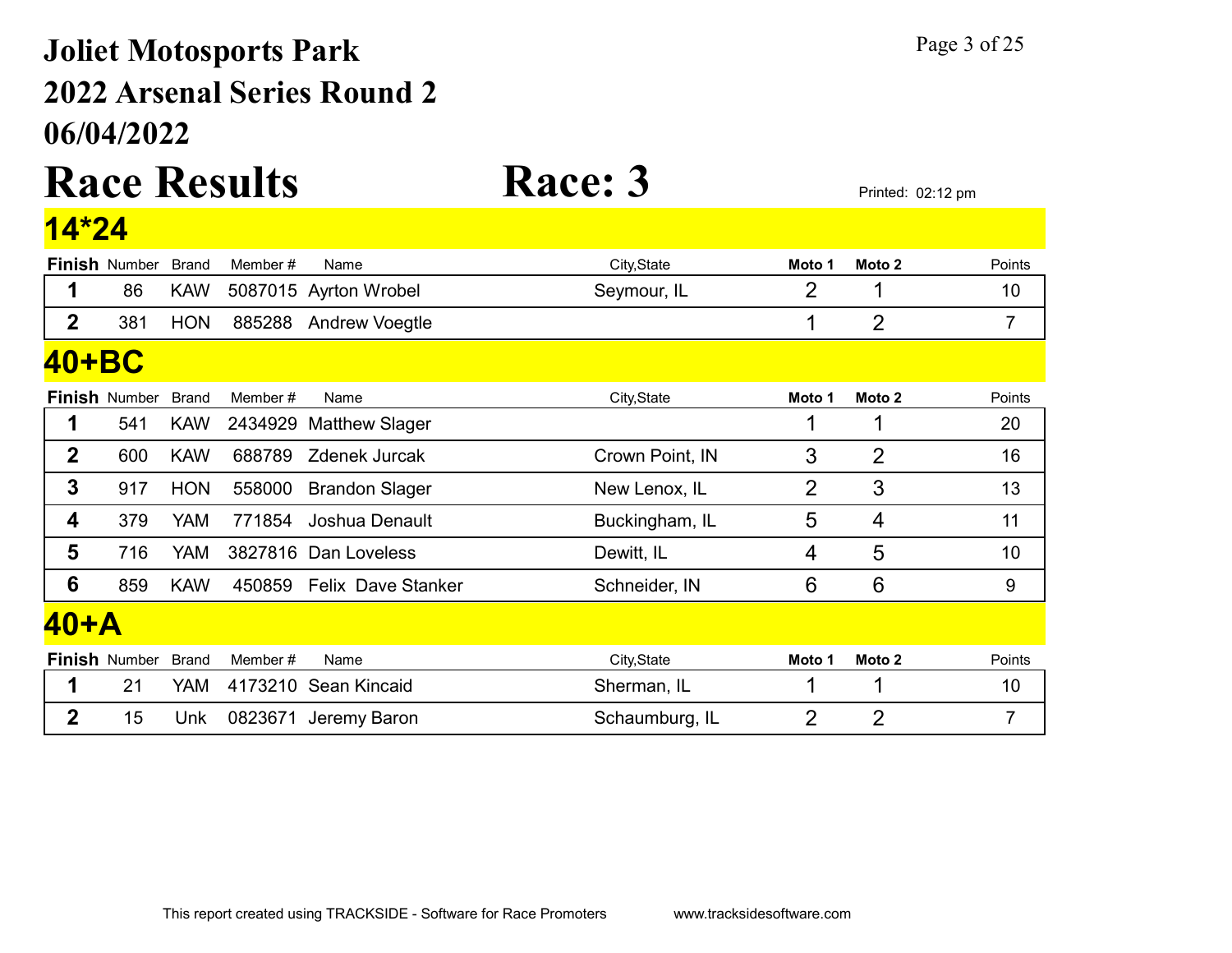### 06/04/2022 2022 Arsenal Series Round 2 Joliet Motosports Park Page 4 of 25

# Race Results Race: 4 Printed: 02:12 pm

## 65 OPEN (7-11)

|   | <u>03 UPEN (7-11)</u> |              |                  |                          |                |        |        |               |
|---|-----------------------|--------------|------------------|--------------------------|----------------|--------|--------|---------------|
|   | <b>Finish Number</b>  | <b>Brand</b> | Member #         | Name                     | City, State    | Moto 1 | Moto 2 | <b>Points</b> |
|   | 817                   | KTM          |                  | 2289794 Leland Anderson  | Bradley, IL    |        |        | 20            |
| 2 | 514                   | YAM          |                  | 5053084 Dylan Bott       | Mchenry, IL    | 3      | 2      | 16            |
| 3 | 49                    | KTM          |                  | 5009549 Reed Neurohr     | Marseilles, IL | 2      | 3      | 13            |
| 4 | 54                    | <b>HSK</b>   |                  | 3318424 Lincoln Paxton   | Kewanee, IL    | 4      | 4      | 11            |
| 5 | 56                    | <b>KTM</b>   | 5053740 Max Soti |                          | Plano, IL      | 5      | 5      | 10            |
| 6 | 811                   | KTM          |                  | 2406686 Nikko Husarik    | Crete, IL      |        | 7      | 9             |
|   | 33                    | KTM          |                  | 3563060 Cole Stalker     | Ottawa, IL     | 6      | 8      | 8             |
| 8 | 312                   |              |                  | GAS 2416990 Sawyer Baima | Seneca, IL     | 9      | 6      |               |
| 9 | 810                   | GAS          |                  | 2416991 Liam Baima       | Seneca, IL     | 8      | 9      | 6             |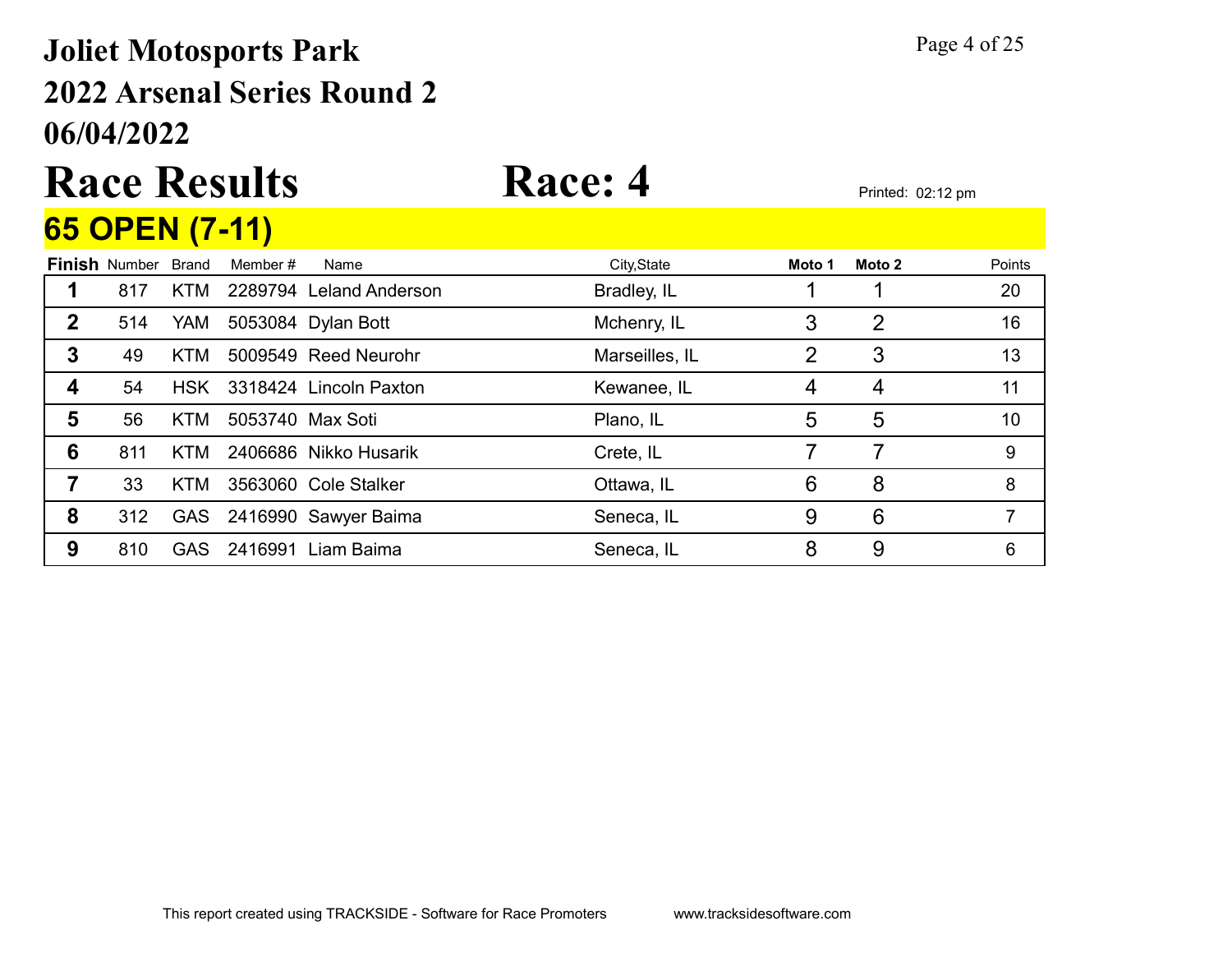#### 06/04/2022 2022 Arsenal Series Round 2 Joliet Motosports Park Page 5 of 25

# Race Results Race: 5 Printed: 02:12 pm

#### **Finish** Number Brand Member # Name **City,State Moto 1 Moto 2** Points 85 OPEN (9-15) 1 761 HSK 5000761 Cole Roake Manhattan, IL 1 1 1 20 2 426 KTM 2270579 Grant Robinson Ottawa, IL 16 2 2 3 414 YAM 2353066 Nicholas Brookman Braidwood, IL 3 3 3 13 **4** 322 KTM 5027991 Cutter Riebe **Cultation Containers** Ottawa, IL 4 4 4 11 5 614 KAW 5024327 Landon Brandt Marseilles, IL 5 5 5 10 **6** 112 YAM 5058384 Henry Baessler Sugar Grove, IL 6 6 6 9 **7** 33 KAW 2246304 James Fergelec Morris, IL 7 7 7 8 8 108 YAM 5074838 Ryan Richardson Cak Forest, IL 8 8 8 7 **9** 93 KAW 3506673 Joshua Gritter **Beecher, IL** 9 9 9 6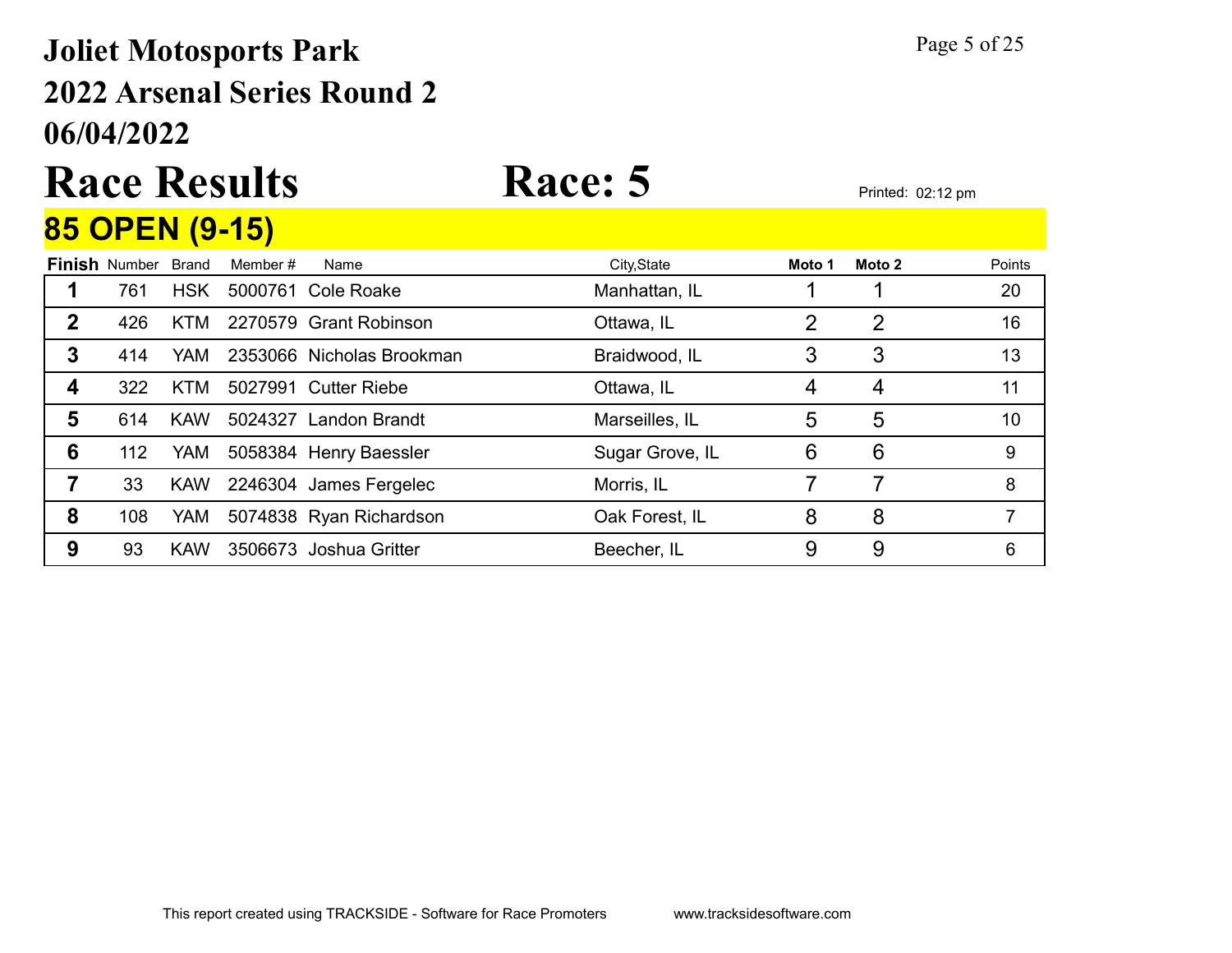### 06/04/2022 2022 Arsenal Series Round 2 Joliet Motosports Park Page 6 of 25

# Race Results Race: 6 Printed: 02:12 pm

|              | 50+BC                      |              |          |                      |                 |                |                |        |  |  |  |  |
|--------------|----------------------------|--------------|----------|----------------------|-----------------|----------------|----------------|--------|--|--|--|--|
|              | <b>Finish Number</b>       | <b>Brand</b> | Member # | Name                 | City, State     | Moto 1         | Moto 2         | Points |  |  |  |  |
|              | 88                         | <b>KAW</b>   | 217128   | Joe Voegtle          |                 |                |                | 10     |  |  |  |  |
| 50+A         |                            |              |          |                      |                 |                |                |        |  |  |  |  |
|              | <b>Finish Number Brand</b> |              | Member # | Name                 | City, State     | Moto 1         | Moto 2         | Points |  |  |  |  |
|              | 600                        | <b>KAW</b>   | 688789   | <b>Zdenek Jurcak</b> | Crown Point, IN |                |                | 10     |  |  |  |  |
| $\mathbf{2}$ | 617                        | Unk          | 644994   | <b>Rusty Ott</b>     |                 | $\overline{2}$ | $\overline{2}$ | 7      |  |  |  |  |
| 3            | 13                         | <b>KTM</b>   | 526610   | Larry Dean-bank      | Joliet, IL      | 3              | 3              | 4      |  |  |  |  |
| 4            | 15                         | Unk          | 0823671  | Jeremy Baron         | Schaumburg, IL  | 4              | 4              | 3      |  |  |  |  |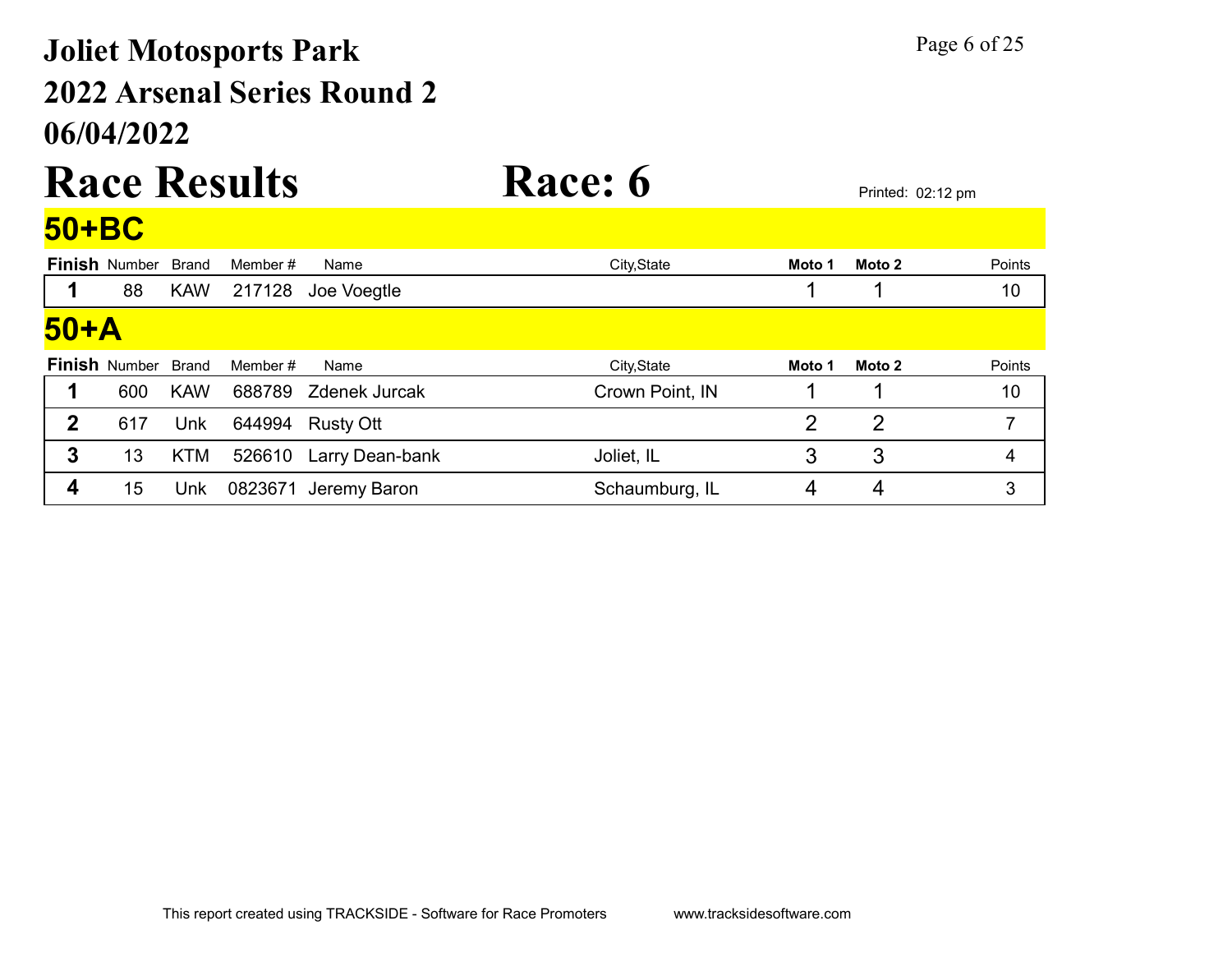### 06/04/2022 2022 Arsenal Series Round 2 Joliet Motosports Park Page 7 of 25

#### Race Results Race: 7 Printed: 02:12 pm 50cc SX OPEN (4-8)

|                  |                            |            | <u>UUUU UA UI LII (TUJ</u> |                          |                 |            |            |        |
|------------------|----------------------------|------------|----------------------------|--------------------------|-----------------|------------|------------|--------|
|                  | <b>Finish Number Brand</b> |            | Member#                    | Name                     | City, State     | Moto 1     | Moto 2     | Points |
|                  | 899                        | KTM        |                            | 5079914 Chance Jackson   | Greenup, IL     |            | 2          | 20     |
| $\mathbf 2$      | 247                        | <b>COB</b> |                            | 5018926 Eli Aldana       | Las Vegas, NV   | 3          |            | 16     |
| 3                | 726                        | KTM        |                            | 5025624 Braxton Grayling | Braidwood, IL   | 2          | 3          | 13     |
| $\boldsymbol{4}$ | 22                         | <b>COB</b> |                            | 5022247 Kenedi Hinich    | Bonfield, IL    | 4          | 4          | 11     |
| 5                | 10                         | KTM        |                            | 2350975 Kourt Kincaid    | Sherman, IL     | 5          | 5          | 10     |
| $6\phantom{1}6$  | 6                          | <b>KTM</b> |                            | 2406740 Ryder Kincaid    | Sherman, IL     | 6          | 6          | 9      |
| <b>DNS</b>       | 14                         | <b>KTM</b> |                            | 5050098 Karson Connolly  | Princeville, IL | <b>DNS</b> | <b>DNS</b> |        |
| <b>DNS</b>       | 5                          | KTM        |                            | 2424053 Paxton Neill     | Sandwich, IL    | <b>DNS</b> | <b>DNS</b> |        |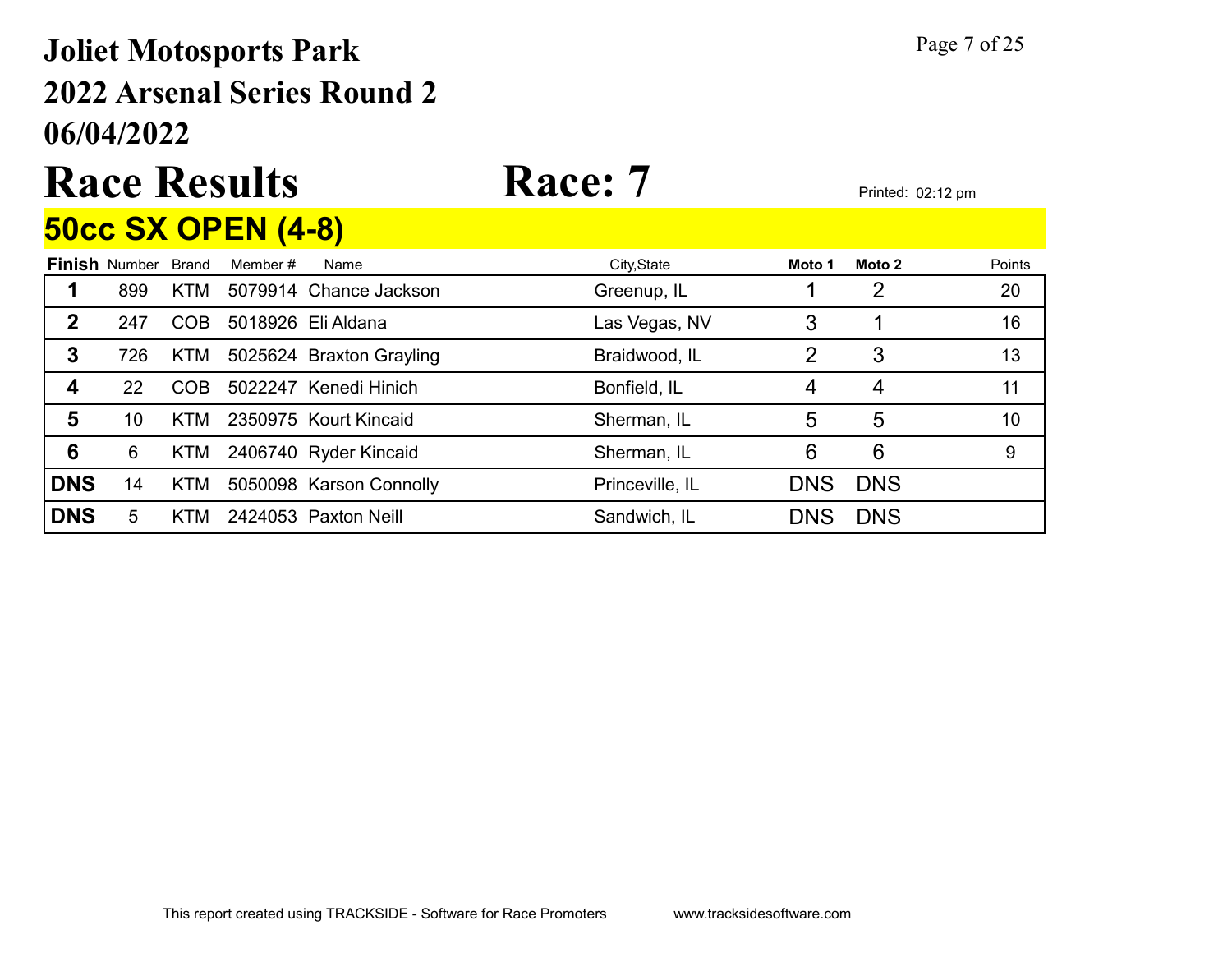### 06/04/2022 2022 Arsenal Series Round 2 Joliet Motosports Park Page 8 of 25

# Race Results Race: 8 Printed: 02:12 pm

|                | <b>OPEN B</b>        |              |          |                           |                       |                |                   |                 |
|----------------|----------------------|--------------|----------|---------------------------|-----------------------|----------------|-------------------|-----------------|
|                | <b>Finish Number</b> | <b>Brand</b> | Member # | Name                      | City, State           | Moto 1         | Moto <sub>2</sub> | Points          |
| 1              | 710                  | Unk          |          | 2310613 Josh Branck       | Scottsburg, IN        |                |                   | 20              |
| $\mathbf 2$    | 381                  | <b>HON</b>   | 885288   | <b>Andrew Voegtle</b>     |                       | $\overline{2}$ | $\overline{2}$    | 16              |
| 3              | 86                   | <b>KAW</b>   |          | 5087015 Ayrton Wrobel     | Seymour, IL           | 3              | 3                 | 13              |
| 4              | 71                   | <b>KTM</b>   |          | 2316983 Conner Thompson   | Ogden, IL             | 4              | $\overline{4}$    | 11              |
| 5              | 51                   | <b>SUZ</b>   |          | 5547997 Travis Ward       | Mendota, IL           | 5              | <b>DNS</b>        | 10 <sup>1</sup> |
|                | <b>OPEN C</b>        |              |          |                           |                       |                |                   |                 |
|                | <b>Finish Number</b> | <b>Brand</b> | Member#  | Name                      | City, State           | Moto 1         | Moto 2            | Points          |
| 1              | 101                  | YAM          | 5020958  | Cj Josephsen              | Lindenhurst, IL       |                |                   | 20              |
| $\mathbf 2$    | 983                  | <b>KTM</b>   |          | 3134983 Connor Madigan    | Plainfield, IL        | $\overline{2}$ | $\overline{2}$    | 16              |
| 3              | 177                  | <b>KTM</b>   |          | 5058906 Ryan Mushro       | Streator, IL          | 3              | $\overline{4}$    | 13              |
| 4              | 271                  | <b>KAW</b>   |          | 5062815 Jimmy Tinaglia    | Arlington Heights, IL | 4              | 5                 | 11              |
| 5              | 712                  | <b>SUZ</b>   |          | 2121189 Kyle Harrison     | Wonder Lake, IL       | 5              | 6                 | 10              |
| 6              | 27                   | <b>KTM</b>   |          | 5027987 Landyn Oliver     | Morris, IL            | 6              | $\overline{7}$    | 9               |
| $\overline{7}$ | 549                  | Unk          |          | 2270585 Cole Peters       | Plainfield, IL        | 8              | 8                 | 8               |
| 8              | 69                   | YAM          |          | 5081904 Jarett Mcreynolds | Lasalle, IL           | $\overline{7}$ | $9$               | $\overline{7}$  |
| 9              | 262                  | YAM          |          | 2123383 John Dowjotas     | Carpentersville, IL   | <b>DNF</b>     | 3                 | 6               |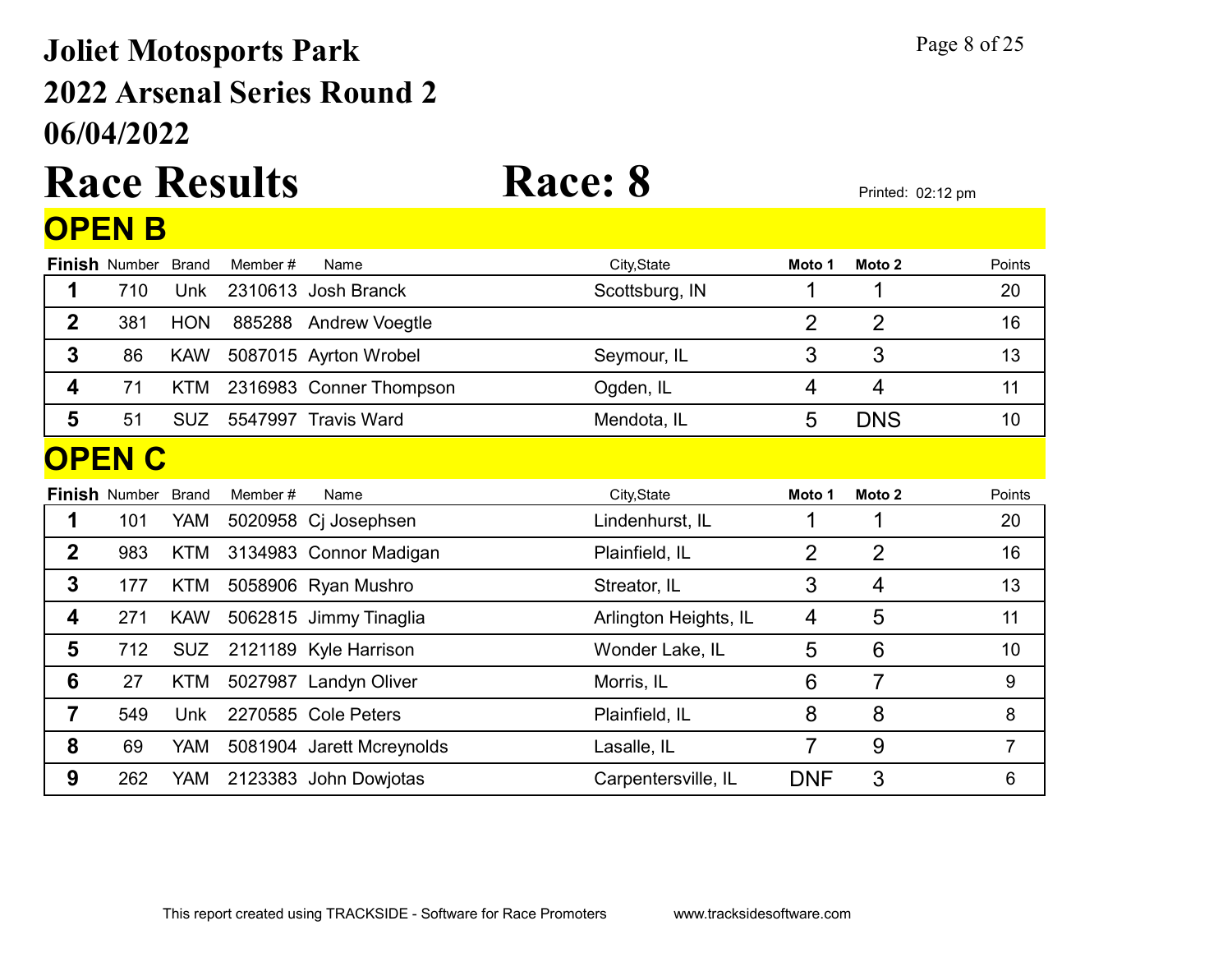#### 06/04/2022 2022 Arsenal Series Round 2 Joliet Motosports Park Page 9 of 25

# Race Results Race: 9 Printed: 02:12 pm

|                | 65 BEG (7-11)        |              |         |                          |                   |                |                   |        |
|----------------|----------------------|--------------|---------|--------------------------|-------------------|----------------|-------------------|--------|
|                | <b>Finish Number</b> | <b>Brand</b> | Member# | Name                     | City, State       | Moto 1         | Moto <sub>2</sub> | Points |
| 1              | 541                  | <b>YAM</b>   | 2434886 | lan Slager               | Monee, IL         | 1              | 1                 | 20     |
| $\mathbf 2$    | 726                  | <b>KAW</b>   |         | 5025624 Braxton Grayling | Braidwood, IL     | 2              | $\overline{2}$    | 16     |
| 3              | 247                  | <b>KAW</b>   |         | 5018926 Eli Aldana       | Las Vegas, NV     | 3              | $\overline{4}$    | 13     |
| 4              | 731                  | <b>COB</b>   |         | 2420637 Cayden Mathews   | Mokena, IL        | 5              | 3                 | 11     |
| 5              | 721                  | <b>KAW</b>   |         | 5041575 Nevaeh Minnis    | Plano, IL         | 4              | 6                 | 10     |
| 6              | 120                  | YAM          |         | 2427843 Kaylee Huffman   | Bloomington, IL   | <b>DNF</b>     | 5                 | 9      |
|                | 85 BEG (9-15)        |              |         |                          |                   |                |                   |        |
|                | <b>Finish Number</b> | <b>Brand</b> | Member# | Name                     | City, State       | Moto 1         | Moto <sub>2</sub> | Points |
| 1              | 33                   | <b>KAW</b>   |         | 2246304 James Fergelec   | Morris, IL        |                |                   | 20     |
| $\mathbf 2$    | 68                   | <b>YAM</b>   |         | 2419897 Jamison Clark    |                   | 3              | $\overline{2}$    | 16     |
| 3              | 108                  | YAM          |         | 5074838 Ryan Richardson  | Oak Forest, IL    | 4              | 3                 | 13     |
| 4              | 127                  | <b>YAM</b>   |         | 2434928 Joey Mordaunt    | Downers Grove, IL | $\overline{2}$ | 6                 | 11     |
| 5              | $\overline{2}$       | <b>KAW</b>   |         | 5027984 Ryder Kramer     | Diamond, IL       | 5              | $\overline{4}$    | 10     |
| 6              | 31                   | <b>YAM</b>   |         | 2363077 Kyle Baumann     | Glenview, IL      | 6              | 5                 | 9      |
| $\overline{7}$ | 527                  | <b>SUZ</b>   |         | 2420640 Michael Doti     | Essex, IL         | 7              | $\overline{7}$    | 8      |
|                | <b>GIRLS (8-13)</b>  |              |         |                          |                   |                |                   |        |
|                | <b>Finish Number</b> | <b>Brand</b> | Member# | Name                     | City, State       | Moto 1         | Moto <sub>2</sub> | Points |
| 1              | 899                  | <b>KAW</b>   |         | 5066604 Ella Jackson     | Greenup, IL       |                | 1                 | 10     |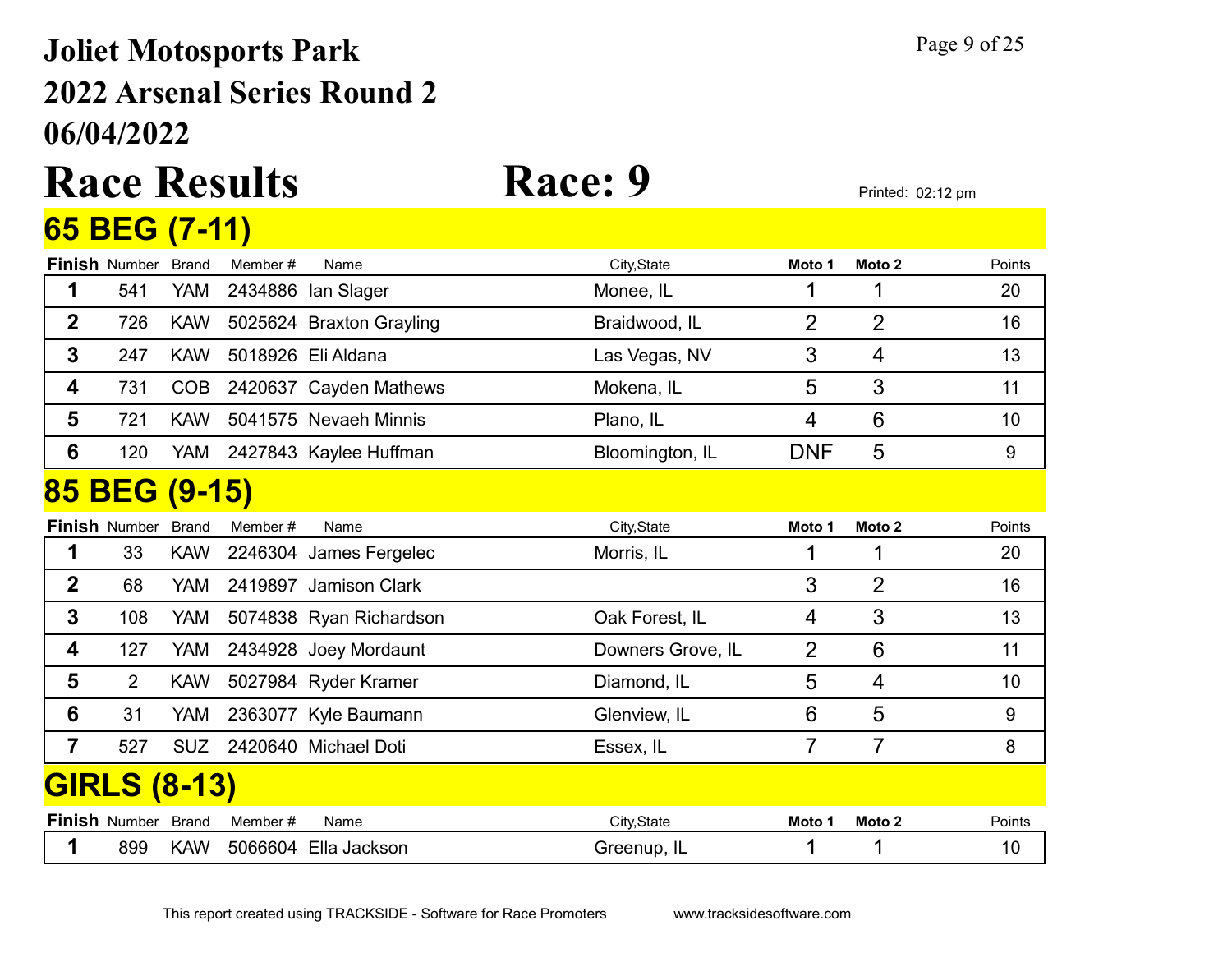### 06/04/2022 2022 Arsenal Series Round 2 Joliet Motosports Park Page 10 of 25

### Race Results Race: 10 Printed: 02:12 pm 25+BC

|              | <b>Finish Number</b> | <b>Brand</b> | Member # | Name                   | City, State         | Moto 1         | Moto 2         | Points         |
|--------------|----------------------|--------------|----------|------------------------|---------------------|----------------|----------------|----------------|
| 1            | 725                  | <b>KTM</b>   | 803257   | Nathan Rega            | Machesney Park, IL  |                |                | 20             |
| $\mathbf 2$  | 326                  | <b>YAM</b>   | 420733   | James Bagby Jr.        | Gridley, IL         | 3              | $\overline{2}$ | 16             |
| 3            | 93                   | <b>SUZ</b>   |          | 265842 Eddie Kline     | Minooka, IL         | $\overline{2}$ | 3              | 13             |
| 4            | 262                  | YAM          |          | 2123383 John Dowjotas  | Carpentersville, IL | 5              | 4              | 11             |
| 5            | 815                  | SUZ.         |          | 2012133 Brandon Larson | Joliet, IL          | 6              | 5              | 10             |
| 6            | 586                  | YAM          |          | 2023041 Nathan Reed    | Terre Haute,        | 8              | 6              | 9              |
| 7            | 51                   | <b>SUZ</b>   |          | 5547997 Travis Ward    | Mendota, IL         | 4              | <b>DNS</b>     | 8              |
| 8            | 1                    | YAM          |          | 2022717 Harley Kunka   | Bluffs, IL          | 7              | <b>DNS</b>     | $\overline{7}$ |
| $25+A$       |                      |              |          |                        |                     |                |                |                |
|              | <b>Finish Number</b> | <b>Brand</b> | Member#  | Name                   | City, State         | Moto 1         | Moto 2         | Points         |
| 1            | 457                  | <b>KTM</b>   | 751675   | <b>Conner Robinson</b> | IL                  |                |                | 10             |
| $\mathbf{2}$ | 188                  | YAM          |          | 5033393 Cj Rienstra    | Aurora, IL          | $\overline{2}$ | $\overline{2}$ | $\overline{7}$ |
| $\mathbf 3$  | 483                  | <b>HON</b>   |          | 5074831 Paul Gerke     | Carlock, IL         | 3              | 3              | 4              |
| <b>DNS</b>   | 111                  | <b>KAW</b>   |          | 1096246 Nick Lasecki   | Terre Haute, IN     | <b>DNS</b>     | <b>DNS</b>     | 3              |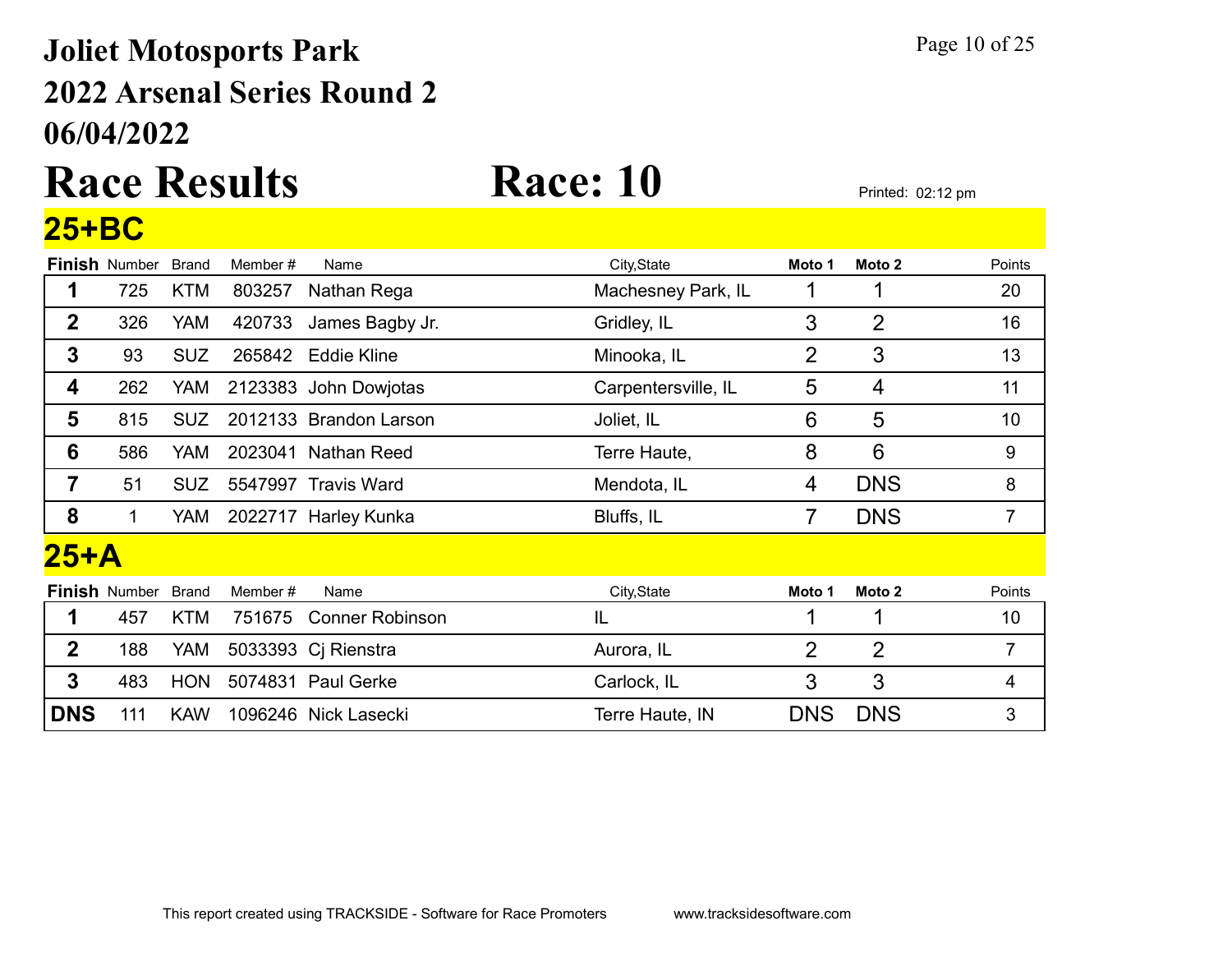### 06/04/2022 2022 Arsenal Series Round 2 Joliet Motosports Park Page 11 of 25

## Race Results Race: 11

#### 50cc PEE WEE OPEN (4-8)

|            | <b>Finish Number Brand</b> |            | Member # | Name                     | City, State   | Moto 1 | Moto 2        | Points |
|------------|----------------------------|------------|----------|--------------------------|---------------|--------|---------------|--------|
|            | 247                        | <b>COB</b> |          | 5018926 Eli Aldana       | Las Vegas, NV | າ      |               | 20     |
| 2          | 726                        | KTM        |          | 5025624 Braxton Grayling | Braidwood, IL |        | $\mathcal{P}$ | 16     |
| 3          | 731                        | KTM        |          | 2420637 Cayden Mathews   | Mokena, IL    |        | 3             | 13     |
|            | 720                        | KTM.       |          | 2420655 Lucian Komperda  | Chicago, IL   | 4      | 4             | 11     |
| 5          | 581                        | Unk        |          | 5076644 Mason Neyhart    | Hebron, IN    | 5      | 5             | 10     |
| <b>DNS</b> | 5                          | <b>KTM</b> |          | 2424053 Paxton Neill     | Sandwich, IL  | DNS    | <b>DNS</b>    |        |
| <b>DNS</b> |                            | COB        |          | 5050464 Daron Harvey     | Ottawa, IL    | DNS    | <b>DNS</b>    |        |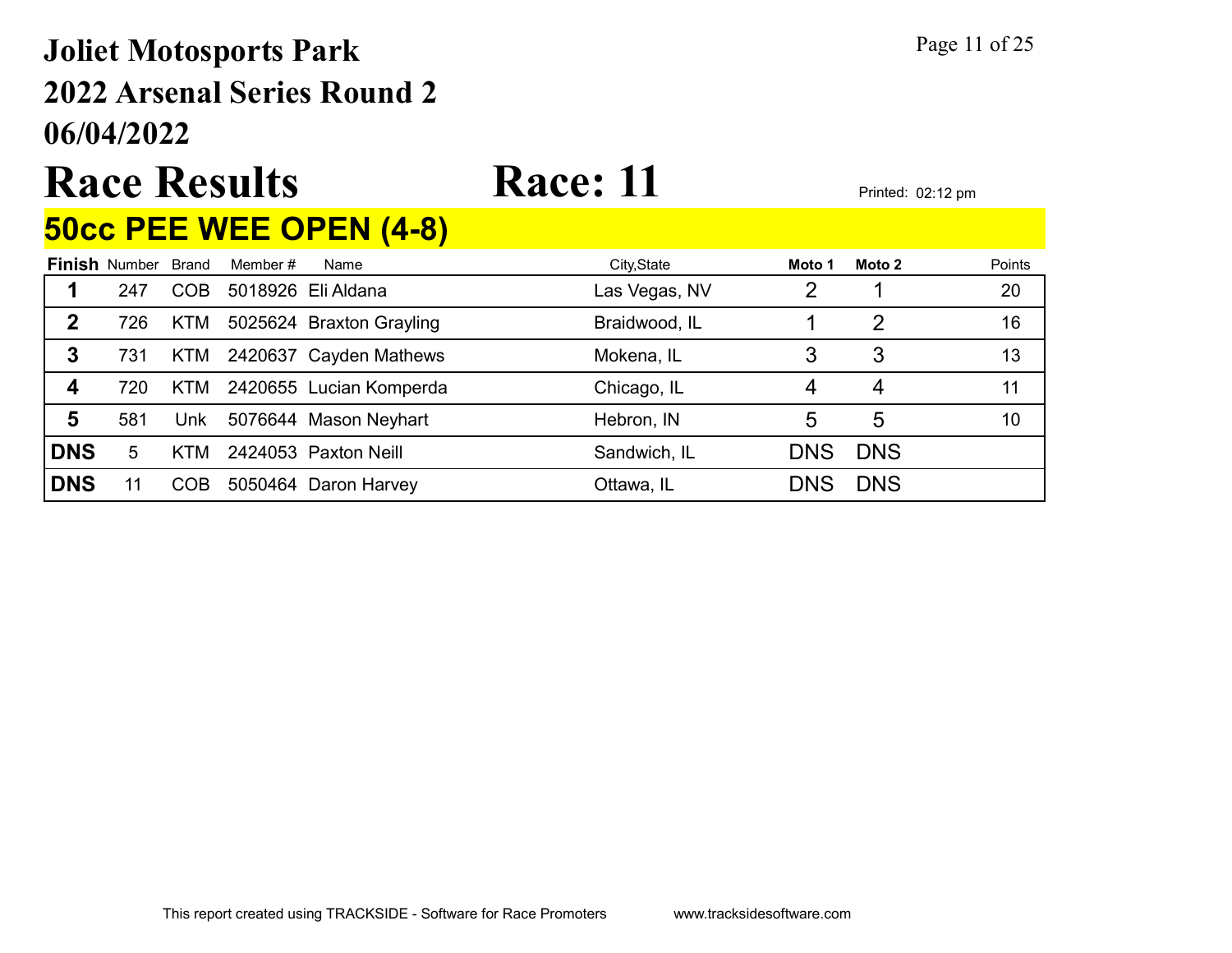### 06/04/2022 2022 Arsenal Series Round 2 Joliet Motosports Park Page 12 of 25

#### Race Results Race: 12 Printed: 02:12 pm 85 JR (9-11)

|                  | <u>UU UIN (UT I I J</u> |              |          |                           |                 |        |                |        |
|------------------|-------------------------|--------------|----------|---------------------------|-----------------|--------|----------------|--------|
|                  | <b>Finish Number</b>    | <b>Brand</b> | Member # | Name                      | City, State     | Moto 1 | Moto 2         | Points |
|                  | 426                     | <b>KTM</b>   |          | 2270579 Grant Robinson    | Ottawa, IL      |        | 1              | 10     |
| $\boldsymbol{2}$ | 112                     | YAM          |          | 5058384 Henry Baessler    | Sugar Grove, IL | 2      | $\overline{2}$ | 7      |
| 3                | 804                     | YAM          |          | 3158756 Ryder Mcgee       | Braidwood, IL   | 3      | 3              | 4      |
|                  | 85 SR (12-15)           |              |          |                           |                 |        |                |        |
|                  | <b>Finish Number</b>    | <b>Brand</b> | Member # | Name                      | City, State     | Moto 1 | Moto 2         | Points |
| 1                | 761                     | <b>HSK</b>   |          | 5000761 Cole Roake        | Manhattan, IL   | 2      |                | 20     |
| $\mathbf 2$      | 57                      | <b>HSK</b>   | 3255525  | <b>Tanner Haddon</b>      | Wilmington, IL  |        | $\overline{2}$ | 16     |
| 3                | 614                     | <b>KAW</b>   | 5024327  | <b>Landon Brandt</b>      | Marseilles, IL  | 4      | 3              | 13     |
| 4                | 414                     | <b>YAM</b>   |          | 2353066 Nicholas Brookman | Braidwood, IL   | 3      | 5              | 11     |
| 5                | 322                     | <b>KTM</b>   |          | 5027991 Cutter Riebe      | Ottawa, IL      | 5      | 4              | 10     |
| 6                | 93                      | <b>KAW</b>   |          | 3506673 Joshua Gritter    | Beecher, IL     | 6      | 6              | 9      |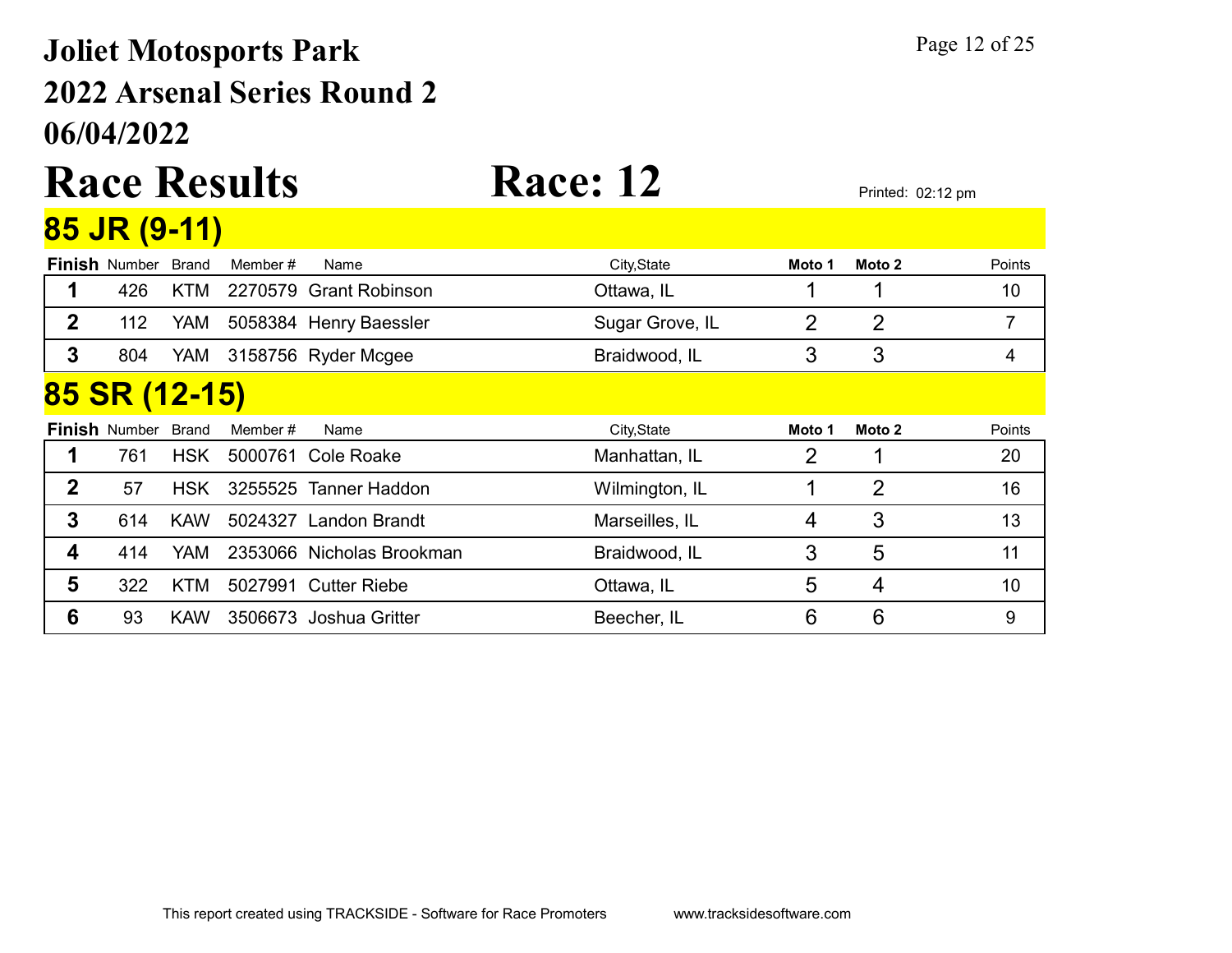#### 06/04/2022 2022 Arsenal Series Round 2 **Joliet Motosports Park Page 13 of 25**

# Race Results Race: 13 Printed: 02:12 pm

#### **Finish** Number Brand Member # Name **City,State Moto 1 Moto 2** Points 125 2-STROKE 1 185 KTM 3550318 Cody Hardesty **The Yorkville, IL** 1 1 1 20 2 983 KTM 3134983 Connor Madigan Plainfield, IL 2 2 2 16 **3** 320 KTM 5019950 Brennan Dilley **CHECK COROONER CONTENT A** 3 13 4 27 KTM 5027987 Landyn Oliver **Morris, IL** 5 4 11 **5** 57 HON 5078949 Jakeb Schoo Plainfield, IL 6 5 5 10 6 379 YAM 2119387 Kasen Denault Buckingham, IL 3 DNS 9 **Finish** Number Brand Member # Name **City,State** City,State Moto 1 Moto 2 Points 30+BC 1 326 YAM 420733 James Bagby Jr. Gridley, IL 1 1 1 20 **2** 815 SUZ 2012133 Brandon Larson Joliet, IL 2 2 2 13 **3** 20 YAM 1087594 Juan Wonders New Lenox, IL 3 4 13 4 5 HON 5050818 Ryan Murphy New Lenox, IL 4 6 11 5 826 YAM 563068 Bob Mcgee Braidwood, IL DNS 3 10 **6** 716 YAM 3827816 Dan Loveless Dewitt, IL DNS 5 9 **Finish** Number Brand Member # Name **City,State Moto 1 Moto 2** Points 30+A 1 188 YAM 5033393 Ci Rienstra 1 Aurora, IL 1 1 1 1 10 2 15 Unk 0823671 Jeremy Baron Schaumburg, IL 2 3 7

**3** 483 HON 5074831 Paul Gerke Carlock, IL DNS 2 4

This report created using TRACKSIDE - Software for Race Promoters www.tracksidesoftware.com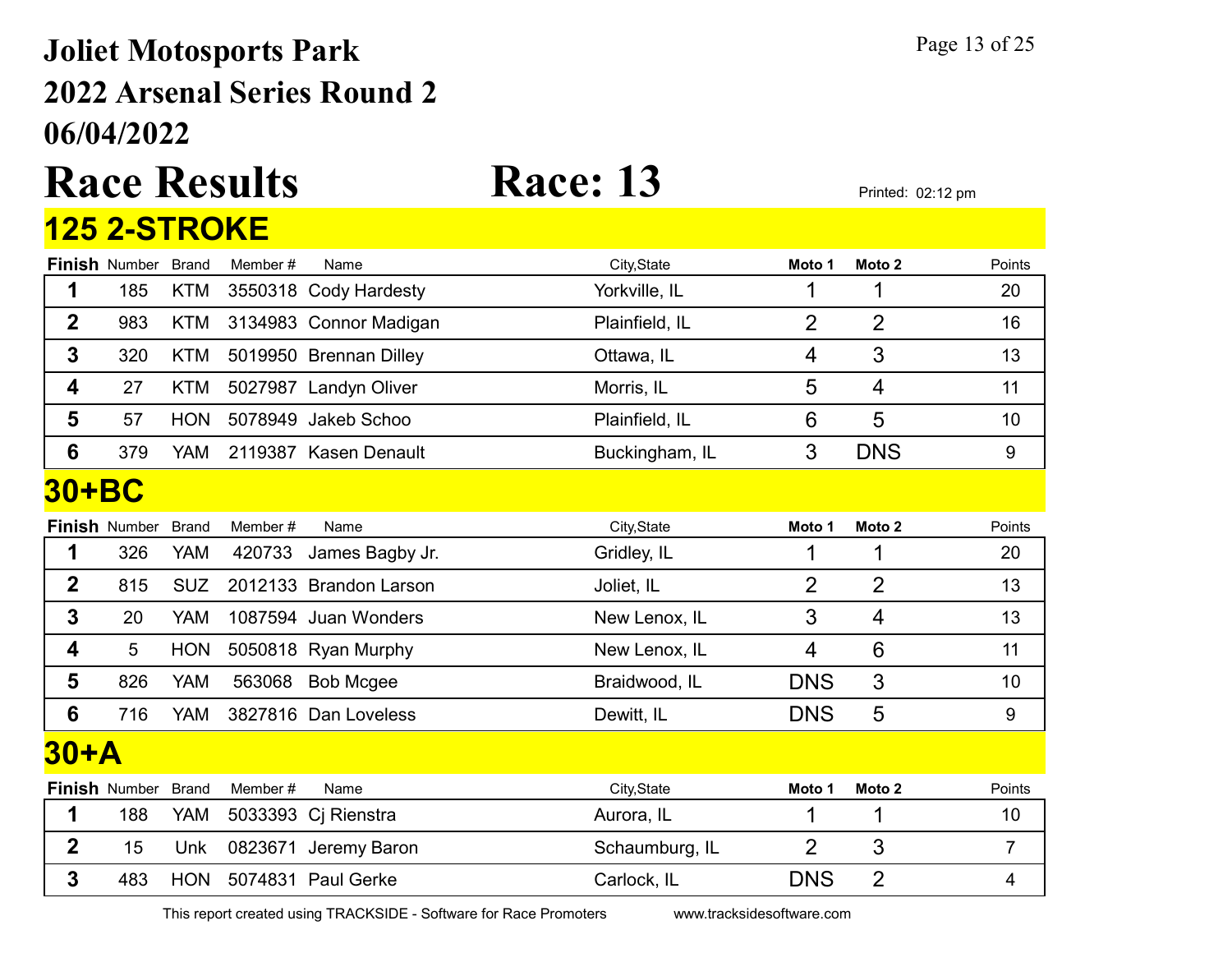### 06/04/2022 2022 Arsenal Series Round 2 Joliet Motosports Park Page 14 of 25

# Race Results Race: 14 Printed: 02:12 pm

### 50 ELECTRIC (4-8)

| <b>Finish</b> Number Brand |      | Member # | Name                      | City, State  | Moto 1 | Moto 2 | Points |
|----------------------------|------|----------|---------------------------|--------------|--------|--------|--------|
| 621                        | GAS  |          | 5057373 Hudson Bott       | Mchenry, IL  |        |        | 20     |
| 603                        | KTM  |          | 5057781 Emilee Bott       | Mchenry, IL  |        |        | 16     |
| 10                         |      |          | KTM 2350975 Kourt Kincaid | Sherman, IL  |        |        | 13     |
| 22                         | GAS. |          | 2399881 Hudson Hinich     | Bonfield, IL |        | b      |        |
| 6                          | KIM. |          | 2406740 Ryder Kincaid     | Sherman, IL  |        |        | 10     |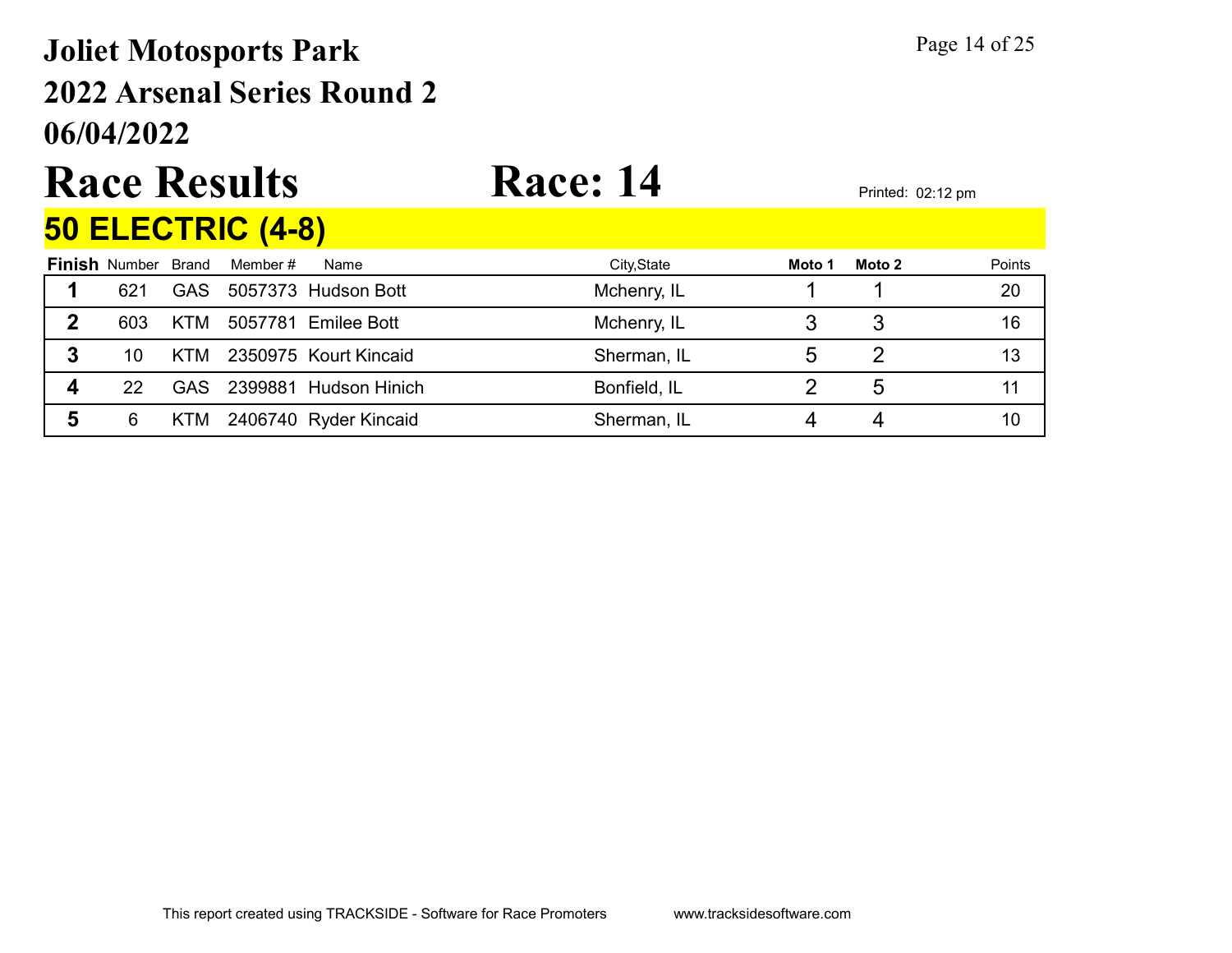### 06/04/2022 2022 Arsenal Series Round 2 Joliet Motosports Park Page 15 of 25

#### Race Results Race: 15 Printed: 02:12 pm 65 JR (7-9)

|                | $\sim$ $\sim$ $\sim$ | $\mathbf{v}$ |         |                           |                 |            |                 |                |
|----------------|----------------------|--------------|---------|---------------------------|-----------------|------------|-----------------|----------------|
|                | <b>Finish Number</b> | <b>Brand</b> | Member# | Name                      | City, State     | Moto 1     | Moto 2          | Points         |
| 1              | 514                  | YAM          |         | 5053084 Dylan Bott        | Mchenry, IL     | 2          |                 | 20             |
| $\mathbf 2$    | 817                  | KTM          |         | 2289794 Leland Anderson   | Bradley, IL     |            | $\overline{2}$  | 16             |
| $\mathbf{3}$   | 49                   | <b>KTM</b>   |         | 5009549 Reed Neurohr      | Marseilles, IL  | 4          | 3               | 13             |
| 4              | 312                  | <b>GAS</b>   |         | 2416990 Sawyer Baima      | Seneca, IL      | 5          | 4               | 11             |
| 5              | 54                   | <b>HSK</b>   |         | 3318424 Lincoln Paxton    | Kewanee, IL     | 6          | 5               | 10             |
| 6              | 100                  | <b>KTM</b>   |         | 3390737 Kris Stankevicius | Tinley Park, IL | 3          | 8               | 9              |
| $\overline{7}$ | 56                   | <b>KTM</b>   |         | 5053740 Max Soti          | Plano, IL       | 7          | $6\phantom{1}6$ | 8              |
| 8              | 12 <sub>2</sub>      | <b>KTM</b>   |         | 2427911 Casen Bristol     | Ottawa, IL      | 8          | 7               | $\overline{7}$ |
|                | 65 SR (10-11)        |              |         |                           |                 |            |                 |                |
|                | <b>Finish Number</b> | <b>Brand</b> | Member# | Name                      | City, State     | Moto 1     | Moto 2          | Points         |
| 1              | 811                  | KTM          |         | 2406686 Nikko Husarik     | Crete, IL       |            |                 | 10             |
| $\mathbf 2$    | 33                   | KTM          |         | 3563060 Cole Stalker      | Ottawa, IL      | 2          | $\overline{2}$  | $\overline{7}$ |
| 3              | 810                  | <b>GAS</b>   |         | 2416991 Liam Baima        | Seneca, IL      | 3          | 3               | 4              |
| <b>DNS</b>     | 111                  | KTM.         |         | 2364886 William Neill     | Sandwich, IL    | <b>DNS</b> | <b>DNS</b>      |                |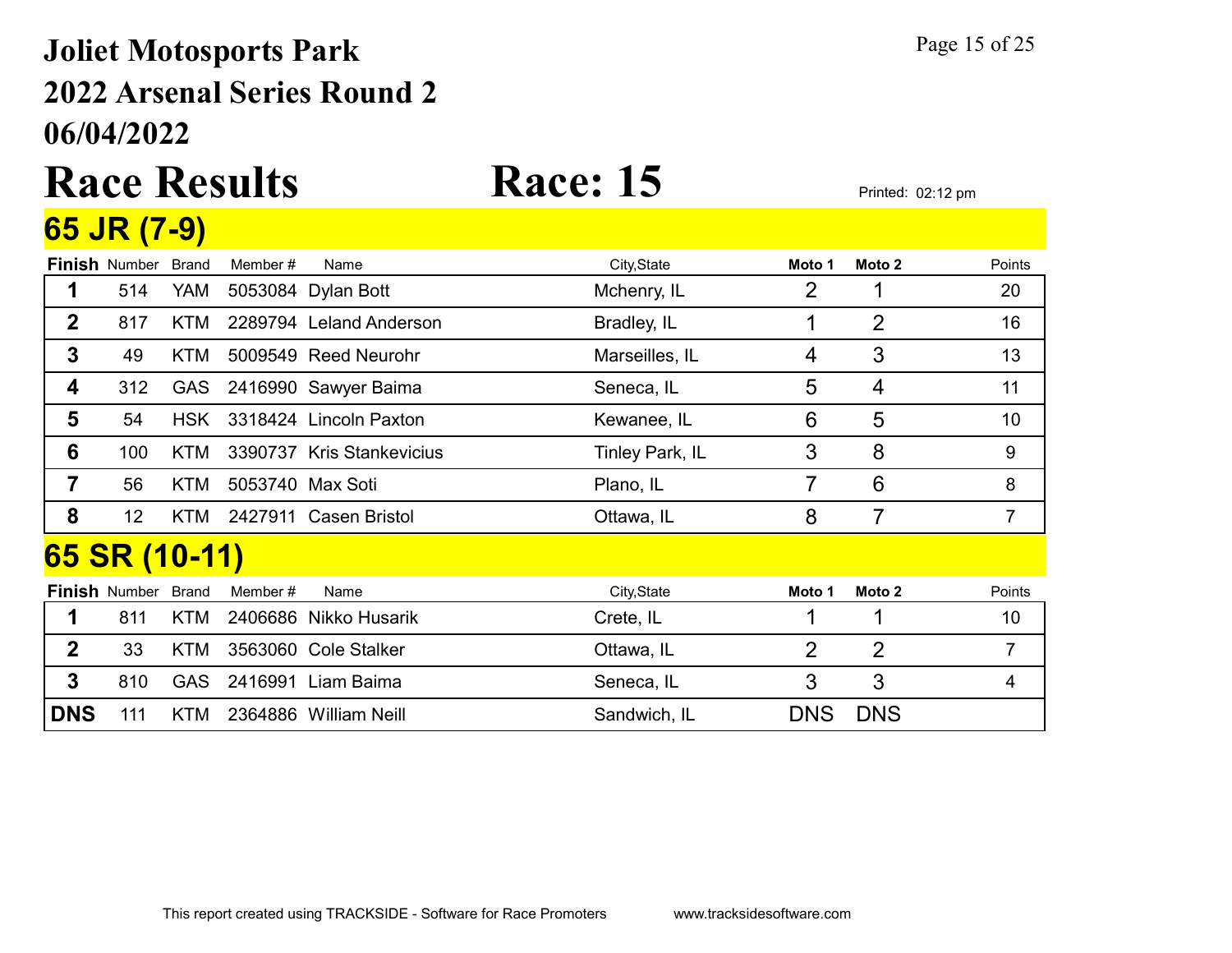#### 06/04/2022 2022 Arsenal Series Round 2 Joliet Motosports Park Page 16 of 25

# Race Results Race: 16 Printed: 02:12 pm

### PEE WEE WOBBLER

|            | <b>Finish Number</b> | <b>Brand</b> | Member # | Name                     | City, State    | Moto 1         | Moto 2         | Points |
|------------|----------------------|--------------|----------|--------------------------|----------------|----------------|----------------|--------|
|            | 16                   | <b>YAM</b>   |          | 5089227 Joseph Rodriguez | Romeoville, IL |                | 2              | 20     |
| 2          | 113                  | KTM          |          | 2434913 Rhys Guimond     | Chebanse, IL   | 3              |                | 16     |
| 3          | 22                   | YAM.         |          | 2399881 Hudson Hinich    | Bonfield, IL   | $\overline{2}$ | $\overline{4}$ | 13     |
| 4          | 717                  | <b>HON</b>   |          | 5041574 Janessa Mikel    | Plano, IL      | 4              | 3              | 11     |
| 5          | 459                  | <b>HON</b>   |          | 2435643 Justin Mikel Jr  | Plano, IL      | 6              | 5              | 10     |
| 6          | 581                  | Unk          |          | 5076644 Mason Neyhart    | Hebron, IN     | 5              | 6              | 9      |
| 7          | 21                   | YAM.         |          | 5066606 Cambrie Jackson  | Greenup, IL    |                |                | 8      |
| 8          | 103                  | YAM          |          | 3439889 Aubrey Kline     | Minooka, IL    | 8              | 8              |        |
| <b>DNS</b> | 6                    | <b>HON</b>   |          | 2419898 Davina Davidson  | Mazon, IL      | <b>DNS</b>     | <b>DNS</b>     |        |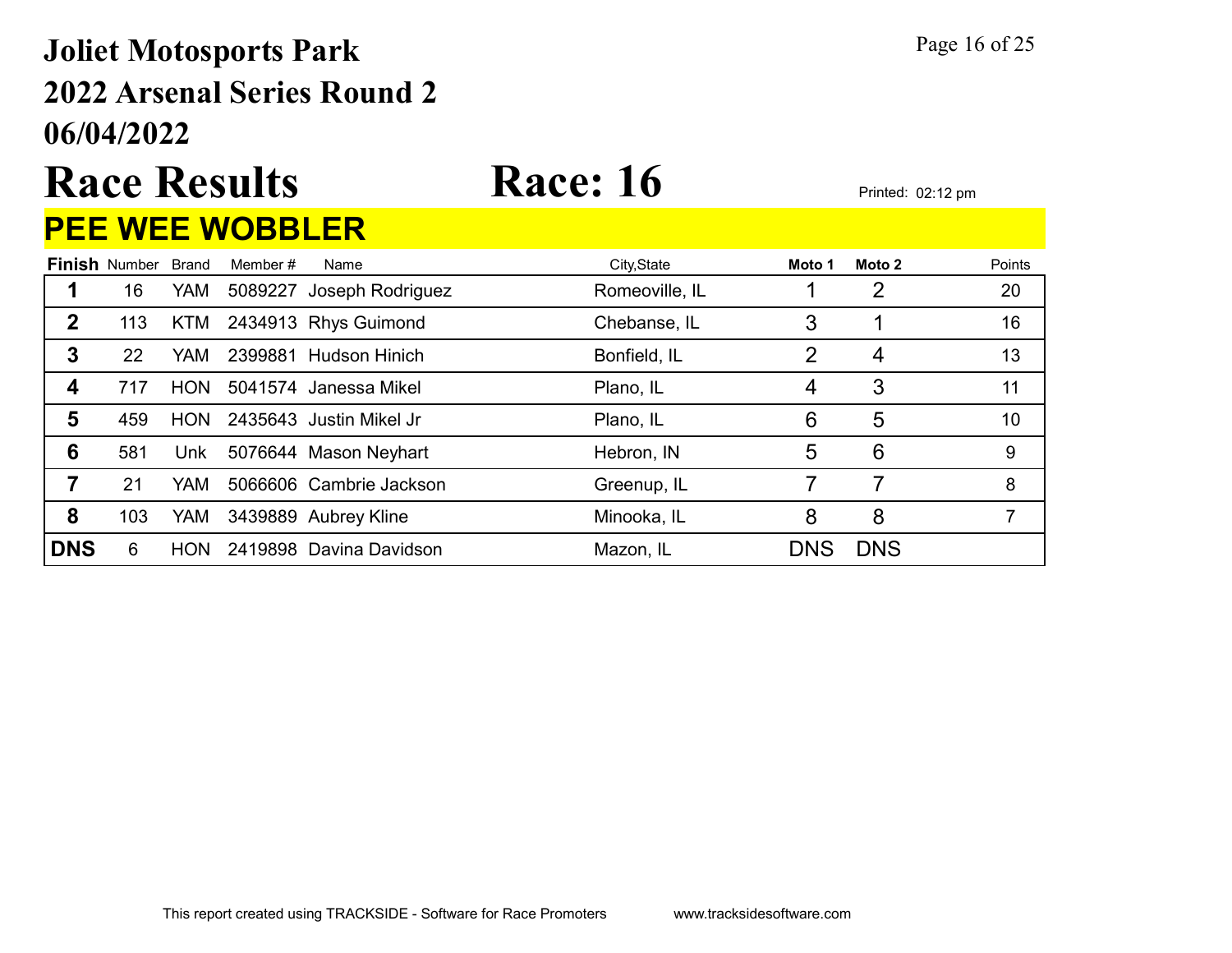### 06/04/2022 2022 Arsenal Series Round 2 Joliet Motosports Park Page 17 of 25

# Race Results Race: 17 Printed: 02:12 pm

|                | 65 CLUTCH            |              |         |                          |                 |            |                   |        |
|----------------|----------------------|--------------|---------|--------------------------|-----------------|------------|-------------------|--------|
|                | <b>Finish Number</b> | <b>Brand</b> | Member# | Name                     | City, State     | Moto 1     | Moto 2            | Points |
| 1              | 120                  | YAM          |         | 2427843 Kaylee Huffman   | Bloomington, IL | 2          |                   | 10     |
| $\mathbf{2}$   | 721                  | <b>KAW</b>   |         | 5041575 Nevaeh Minnis    | Plano, IL       | 1          | $\overline{2}$    | 7      |
| <b>DNS</b>     | 111                  | <b>KTM</b>   |         | 2364886 William Neill    | Sandwich, IL    | <b>DNS</b> | <b>DNS</b>        |        |
|                | 50 JR (4-6)          |              |         |                          |                 |            |                   |        |
|                | <b>Finish Number</b> | <b>Brand</b> | Member# | Name                     | City, State     | Moto 1     | Moto <sub>2</sub> | Points |
| 1              | 621                  | <b>GAS</b>   |         | 5057373 Hudson Bott      | Mchenry, IL     |            |                   | 10     |
| $\overline{2}$ | 118                  | <b>KTM</b>   |         | 5056847 Aiden Kane       | New Lenox, IL   | 2          | $\overline{2}$    | 7      |
| 3              | 7                    | <b>COB</b>   |         | 5052944 Brayden Hastings | Freeport, IL    | 3          | 3                 | 4      |
| <b>50</b>      | <b>SR (7-8)</b>      |              |         |                          |                 |            |                   |        |
|                | <b>Finish Number</b> | <b>Brand</b> | Member# | Name                     | City, State     | Moto 1     | Moto 2            | Points |
| 1              | 247                  | <b>COB</b>   |         | 5018926 Eli Aldana       | Las Vegas, NV   | 2          | 1                 | 20     |
| $\mathbf 2$    | 899                  | <b>KTM</b>   |         | 5079914 Chance Jackson   | Greenup, IL     | 1          | $\overline{2}$    | 16     |
| 3              | 22                   | <b>COB</b>   |         | 5022247 Kenedi Hinich    | Bonfield, IL    | 4          | 3                 | 13     |
| 4              | 731                  | <b>KTM</b>   |         | 2420637 Cayden Mathews   | Mokena, IL      | 3          | 4                 | 11     |
| 5              | 720                  | <b>KTM</b>   |         | 2420655 Lucian Komperda  | Chicago, IL     | 5          | 5                 | 10     |
| <b>DNS</b>     | 14                   | <b>KTM</b>   |         | 5050098 Karson Connolly  | Princeville, IL | <b>DNS</b> | <b>DNS</b>        |        |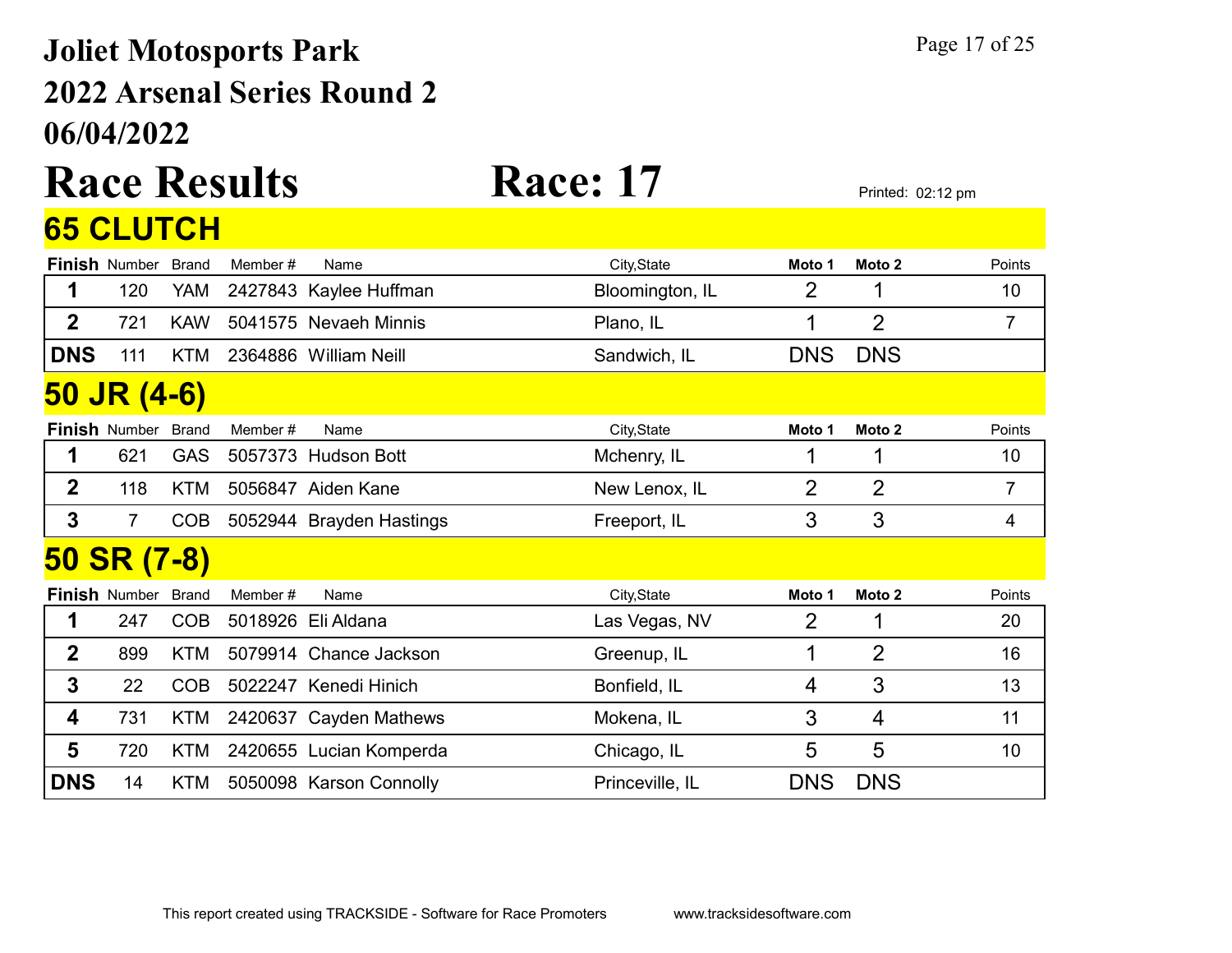### 06/04/2022 2022 Arsenal Series Round 2 Joliet Motosports Park Page 18 of 25

### Race Results Race: 18 Printed: 02:12 pm **OPEN A**

|            | <b>Finish Number</b> | <b>Brand</b> | Member # | Name                         | City, State      | Moto 1         | Moto 2         | Points         |
|------------|----------------------|--------------|----------|------------------------------|------------------|----------------|----------------|----------------|
| 1          | 457                  | <b>KTM</b>   | 751675   | <b>Conner Robinson</b>       | IL               | ◀              | 1              | 10             |
| <b>DNS</b> | 111                  | <b>KAW</b>   |          | 1096246 Nick Lasecki         | Terre Haute, IN  | <b>DNS</b>     | <b>DNS</b>     |                |
| <b>60+</b> |                      |              |          |                              |                  |                |                |                |
|            | <b>Finish Number</b> | <b>Brand</b> | Member # | Name                         | City, State      | Moto 1         | Moto 2         | Points         |
|            | 13                   | <b>KTM</b>   | 526610   | Larry Dean-bank              | Joliet, IL       | 1              | 1              | 20             |
| 2          | 45                   | <b>KAW</b>   |          | 2394753 Kestutis Maskoliuwas | Palos Hills, IL  | 3              | $\overline{2}$ | 16             |
| 3          | 31                   | YAM          | 537831   | <b>Orville Kline</b>         | Lockport, IL     | $\overline{2}$ | 4              | 13             |
| 4          | 11                   | <b>HON</b>   |          | 3205030 Scott Spindler       | Gary, IN         | 4              | 3              | 11             |
| 5          | 88                   | <b>KAW</b>   | 217128   | Joe Voegtle                  |                  | 5              | 5              | 10             |
| 6          | 311                  | <b>HON</b>   | 411811   | <b>Charlie Spindel</b>       | Calumet Park, IL | 8              | 6              | 9              |
| 7          | 22                   | Unk          | 469721   | <b>Roy Bittner</b>           | Peotone, IL      | 6              | <b>DNS</b>     | 8              |
| 8          | 90                   | <b>KTM</b>   | 646090   | Andy Kooistra                | Custer Park, IL  | 7              | <b>DNS</b>     | $\overline{7}$ |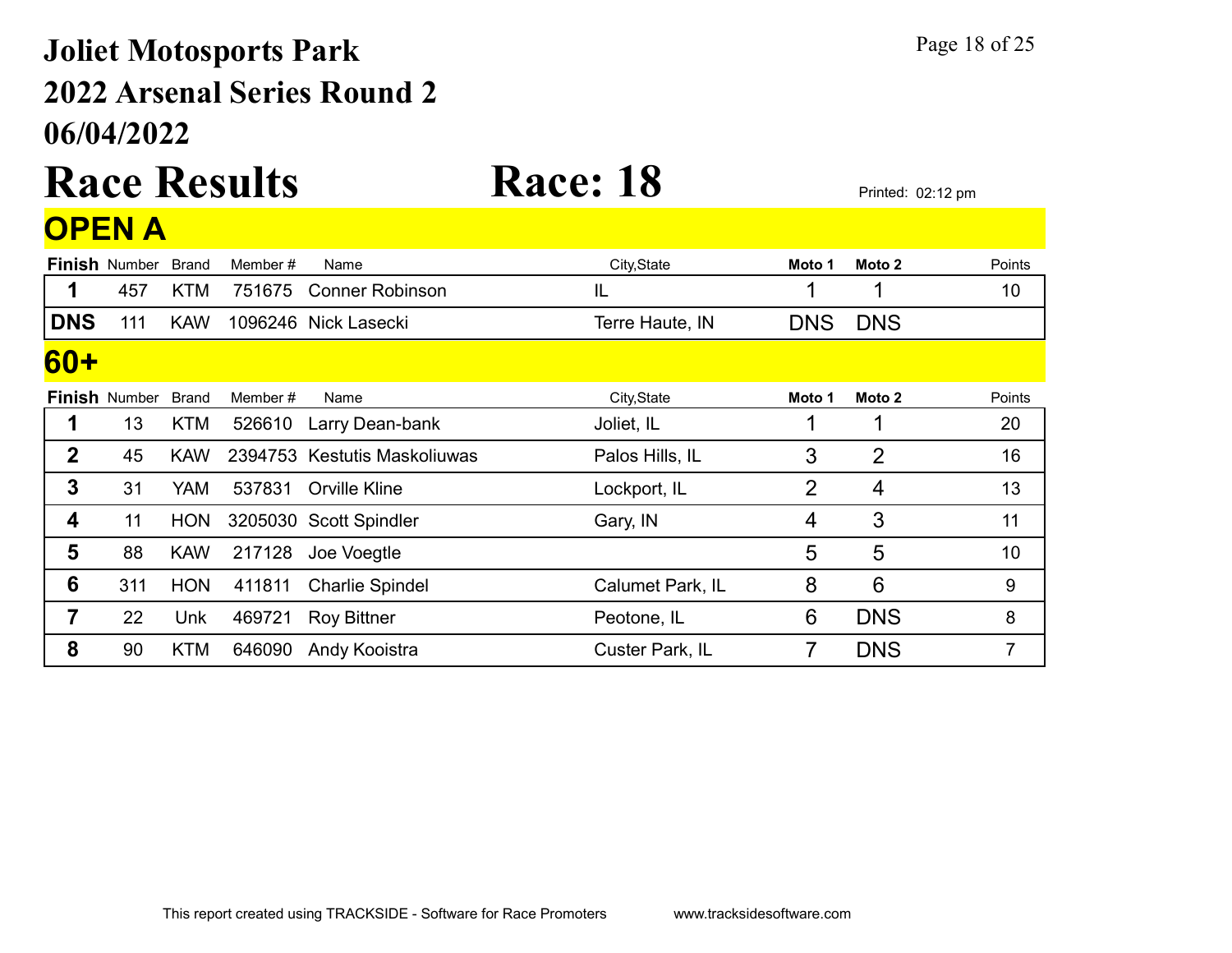### 06/04/2022 2022 Arsenal Series Round 2 Joliet Motosports Park Page 19 of 25

## Race Results Race: 19 Printed: 02:12 pm

#### 50cc OIL INJECTED (4-8)

|            | <b>Finish Number</b> | Brand      | Member # | Name                     | City, State    | Moto 1 | Moto 2     | Points |
|------------|----------------------|------------|----------|--------------------------|----------------|--------|------------|--------|
|            |                      | COB        |          | 5052944 Brayden Hastings | Freeport, IL   |        |            | 20     |
| 2          | 118                  | <b>KTM</b> |          | 5056847 Aiden Kane       | New Lenox, IL  |        |            | 16     |
| 3          | 22                   | YAM.       |          | 2399881 Hudson Hinich    | Bonfield, IL   |        |            | 13     |
| 4          | 16                   | YAM        |          | 5089227 Joseph Rodriguez | Romeoville, IL |        | 5          | 11     |
| 5          | 113                  |            |          | KTM 2434913 Rhys Guimond | Chebanse, IL   |        |            | 10     |
| <b>DNS</b> |                      | <b>COB</b> |          | 5050464 Daron Harvey     | Ottawa, IL     | DNS    | <b>DNS</b> |        |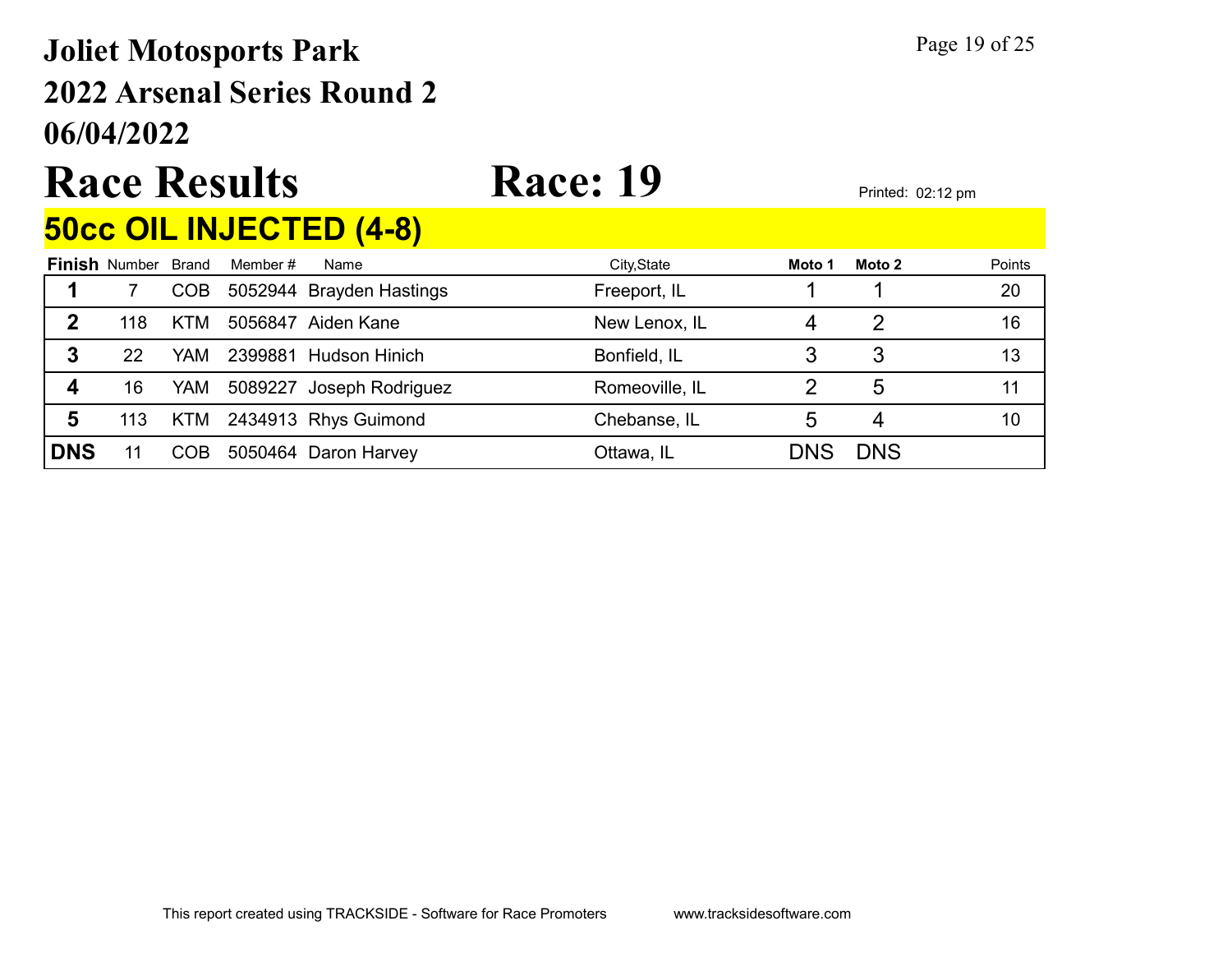### 06/04/2022 2022 Arsenal Series Round 2 Joliet Motosports Park Page 20 of 25

## Race Results Race: 20 Printed: 02:12 pm

#### ADULT MID-SIZE (STOCK)

| <b>Finish Number Brand</b> |            | Member # | Name                    | City, State<br>Moto 1 | Moto 2 | Points |
|----------------------------|------------|----------|-------------------------|-----------------------|--------|--------|
| 120                        | <b>YAM</b> |          | 5059147 Carl Huffman    |                       |        | 10     |
| 721                        | <b>KAW</b> |          | 5033112 Justin Mikel Sr | Plano, IL             |        |        |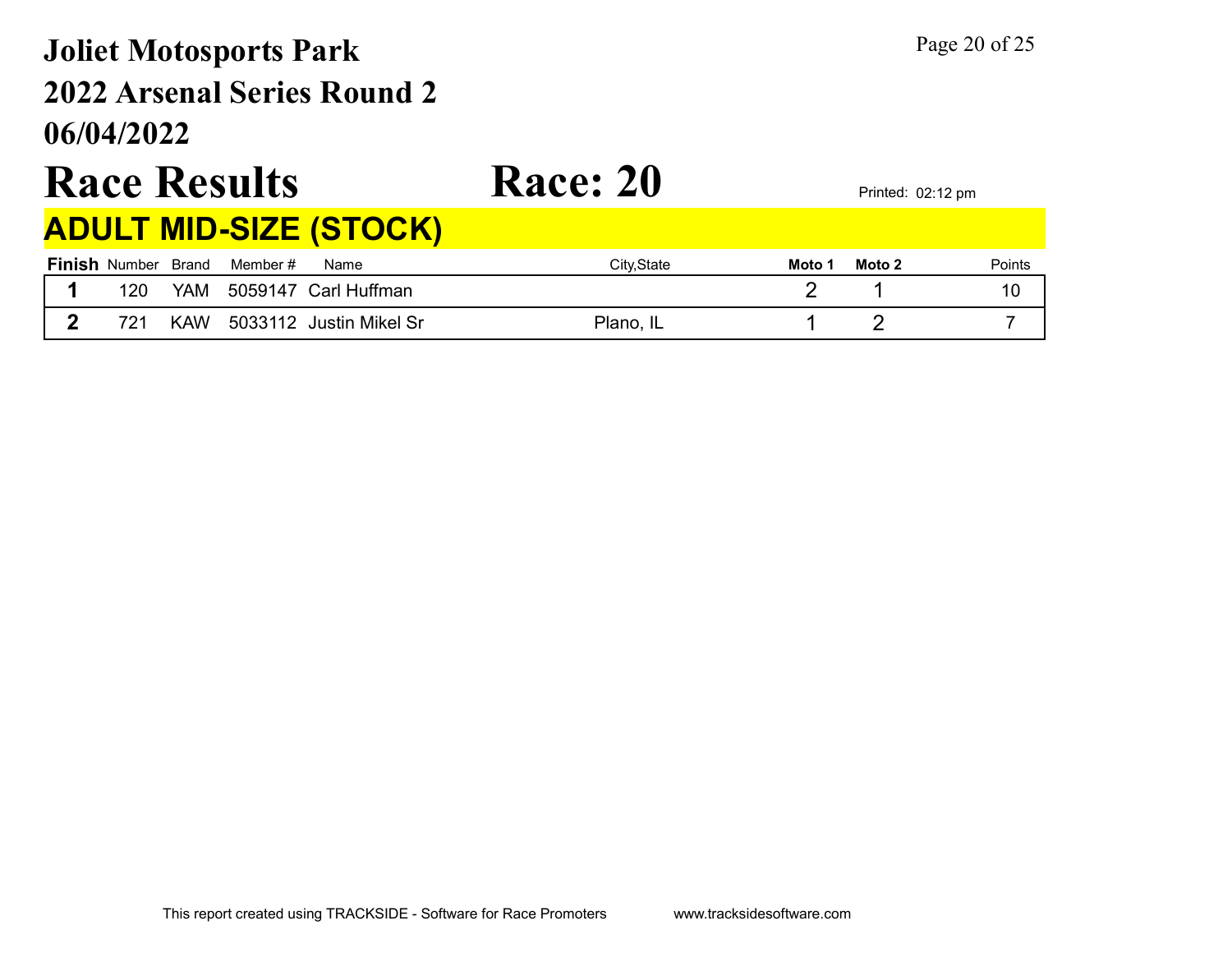### 06/04/2022 2022 Arsenal Series Round 2 Joliet Motosports Park Page 21 of 25

### Race Results Race: 21 Printed: 02:12 pm 250 B

|                  | <b>Finish Number</b> | <b>Brand</b> | Member# | Name                         | City, State           | Moto 1         | Moto 2          | Points         |
|------------------|----------------------|--------------|---------|------------------------------|-----------------------|----------------|-----------------|----------------|
| 1                | 710                  | Unk          |         | 2310613 Josh Branck          | Scottsburg, IN        | 1              | 1               | 20             |
| $\mathbf{2}$     | 71                   | <b>KTM</b>   |         | 2316983 Conner Thompson      | Ogden, IL             | $\overline{2}$ | $\overline{2}$  | 16             |
| $\mathbf{3}$     | 725                  | <b>KTM</b>   | 803257  | Nathan Rega                  | Machesney Park, IL    | 3              | 3               | 13             |
| 4                | 918                  | <b>HON</b>   |         | 2718300 Mac Cullen           | Joliet, IL            | 5              | $\overline{4}$  | 11             |
| 5                | 81                   | <b>HON</b>   | 885288  | <b>Andrew Voegtle</b>        |                       | 4              | 5               | 10             |
| <b>250</b>       | $\mathbf C$          |              |         |                              |                       |                |                 |                |
|                  | <b>Finish Number</b> | <b>Brand</b> | Member# | Name                         | City, State           | Moto 1         | Moto 2          | Points         |
| 1                | 983                  | <b>KTM</b>   |         | 3134983 Connor Madigan       | Plainfield, IL        | $\overline{2}$ | $\overline{2}$  | 20             |
| $\boldsymbol{2}$ | 271                  | <b>KAW</b>   |         | 5062815 Jimmy Tinaglia       | Arlington Heights, IL | 1              | 3               | 16             |
| $\mathbf{3}$     | 185                  | <b>KTM</b>   |         | 3550318 Cody Hardesty        | Yorkville, IL         | 5              | 1               | 13             |
| 4                | 177/                 | <b>KTM</b>   |         | 5058906 Ryan Mushro          | Streator, IL          | $\overline{4}$ | $\overline{4}$  | 11             |
| 5                | 712                  | <b>SUZ</b>   |         | 2121189 Kyle Harrison        | Wonder Lake, IL       | 3              | 5               | 10             |
| 6                | 884                  | <b>HON</b>   |         | 3827944 Seth Ruckh           | Maple Park, IL        | 6              | $6\phantom{1}6$ | 9              |
| $\overline{7}$   | 142                  | <b>YAM</b>   |         | 3152142 Kolin Thorne         | Carol Stream, IL      | 9              | $\overline{7}$  | 8              |
| 8                | 69                   | YAM          |         | 5081904 Jarett Mcreynolds    | Lasalle, IL           | 8              | 8               | $\overline{7}$ |
| 9                | 549                  | Unk          |         | 2270585 Cole Peters          | Plainfield, IL        | 7              | 9               | 6              |
| <b>DNS</b>       | 177                  | YAM          |         | 5021259 Michael Chiappini Jr | Maple Park, IL        | <b>DNS</b>     | <b>DNS</b>      |                |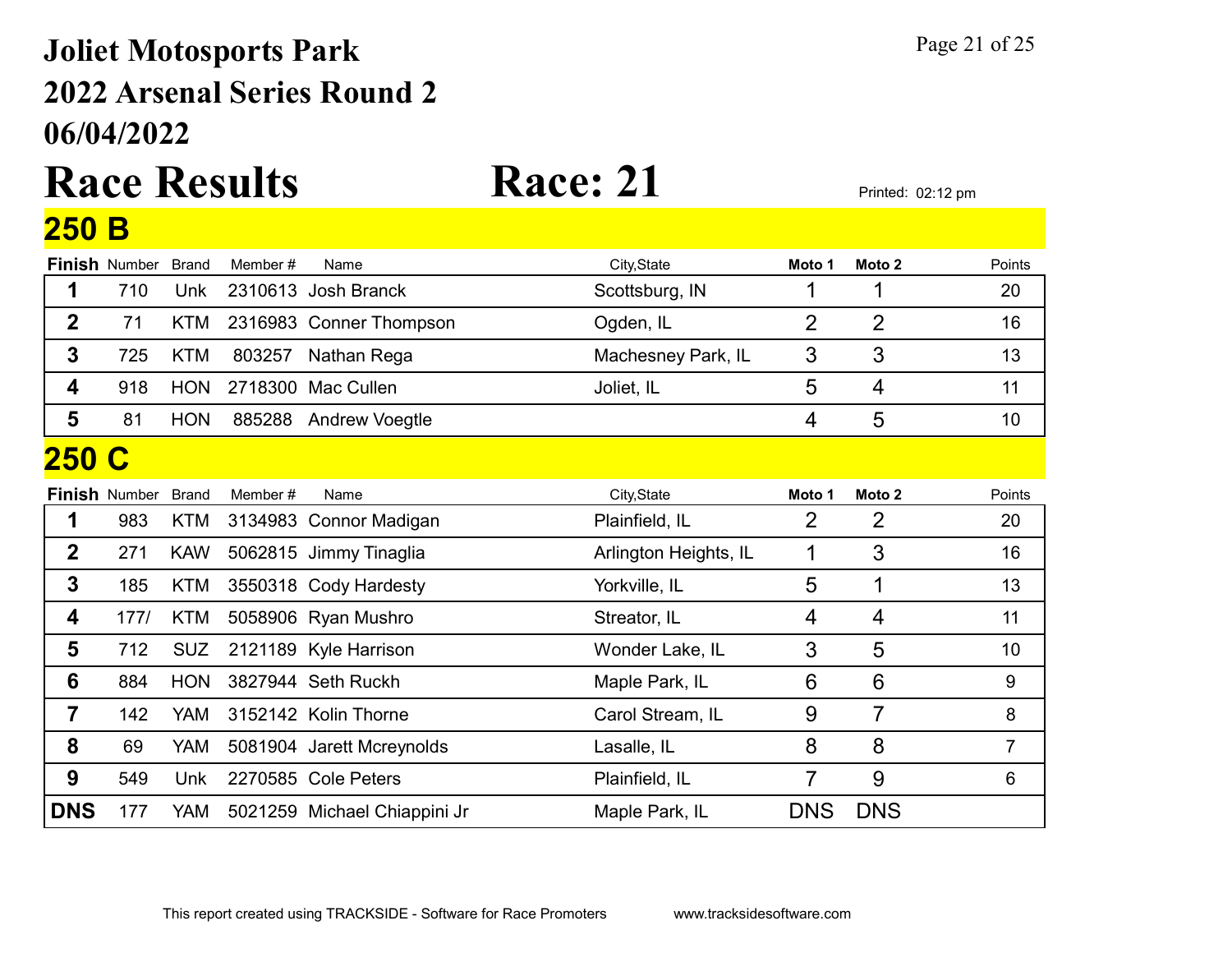### 06/04/2022 2022 Arsenal Series Round 2 Joliet Motosports Park Page 22 of 25

## Race Results Race: 22 Printed: 02:12 pm

#### CHILD MID-SIZE (4-STROKE)

|     |     | <b>Finish</b> Number Brand Member# | Name                     | Citv.State      | Moto 1 | Moto 2 | Points |
|-----|-----|------------------------------------|--------------------------|-----------------|--------|--------|--------|
| 527 |     |                                    | KAW 2420640 Michael Doti | Essex, IL       |        |        |        |
| 120 | YAM |                                    | 2427843  Kaylee Huffman  | Bloomington, IL |        |        |        |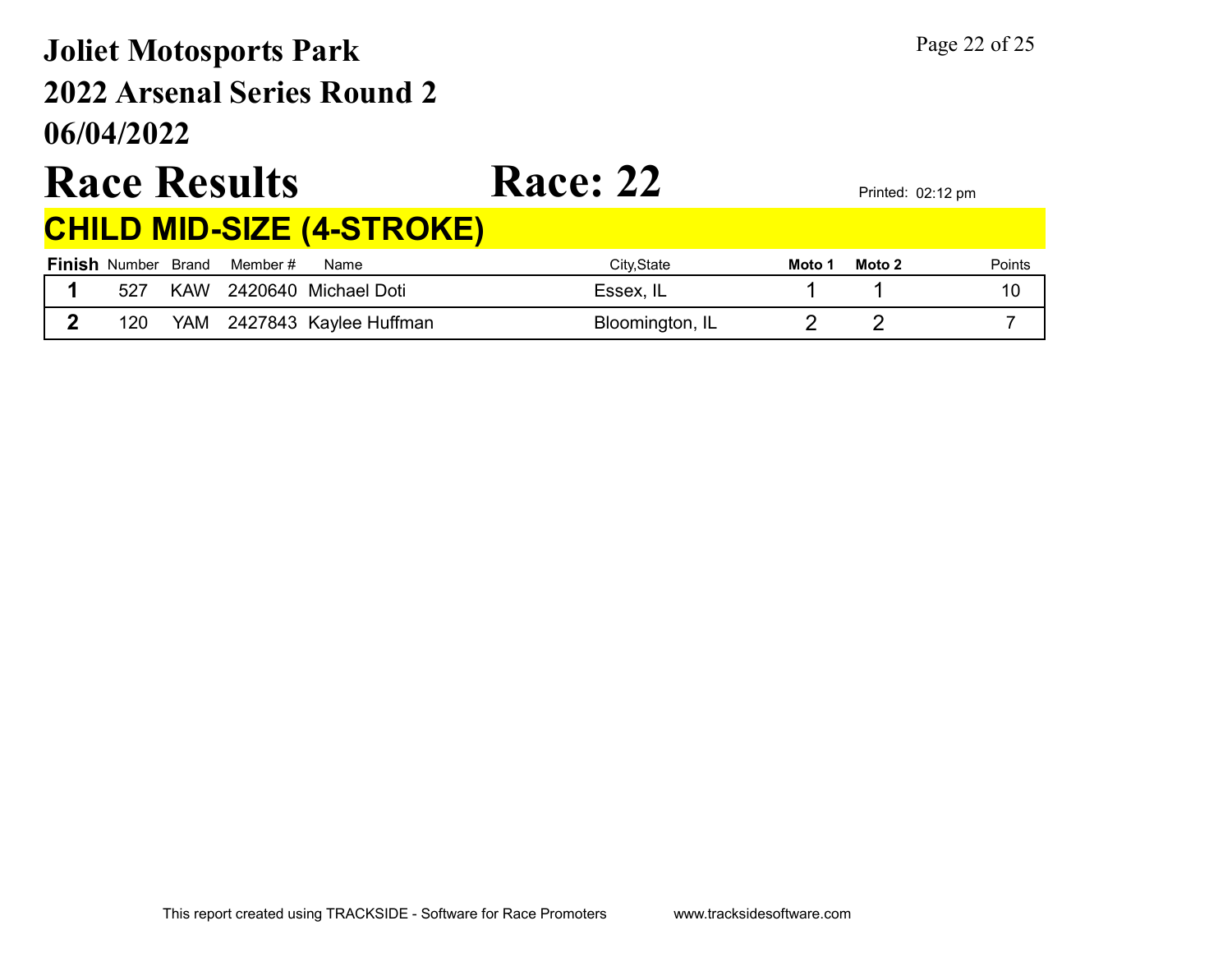### 06/04/2022 2022 Arsenal Series Round 2 Joliet Motosports Park Page 23 of 25

# Race Results Race: 23 Printed: 02:12 pm

### SCHOOLBOY 1 (12-17)

|                            | <b>Finish Number Brand</b> |            | Member # | Name                         | City, State    | Moto 1     | Moto 2     | Points |  |  |
|----------------------------|----------------------------|------------|----------|------------------------------|----------------|------------|------------|--------|--|--|
|                            | 185                        | <b>KTM</b> |          | 3550318 Cody Hardesty        | Yorkville, IL  |            |            | 20     |  |  |
| 2                          | 320                        | <b>KTM</b> |          | 5019950 Brennan Dilley       | Ottawa, IL     | 3          | 2          | 16     |  |  |
| $\mathbf{3}$               | 27                         | <b>KTM</b> |          | 5027987 Landyn Oliver        | Morris, IL     | 4          | 3          | 13     |  |  |
|                            | 127                        | KTM        |          | 5026116 Jeremiah Wilson      | Manhattan, IL  | 2          | <b>DNS</b> | 11     |  |  |
| <b>DNS</b>                 | 177                        | YAM        |          | 5021259 Michael Chiappini Jr | Maple Park, IL | <b>DNS</b> | <b>DNS</b> |        |  |  |
| <b>SCHOOLBOY 2 (14-17)</b> |                            |            |          |                              |                |            |            |        |  |  |
|                            | <b>Finish Number Brand</b> |            | Member # | Name                         | City, State    | Moto 1     | Moto 2     | Points |  |  |
|                            | 918                        | <b>HON</b> |          | 2718300 Mac Cullen           | Joliet, IL     |            |            | 10     |  |  |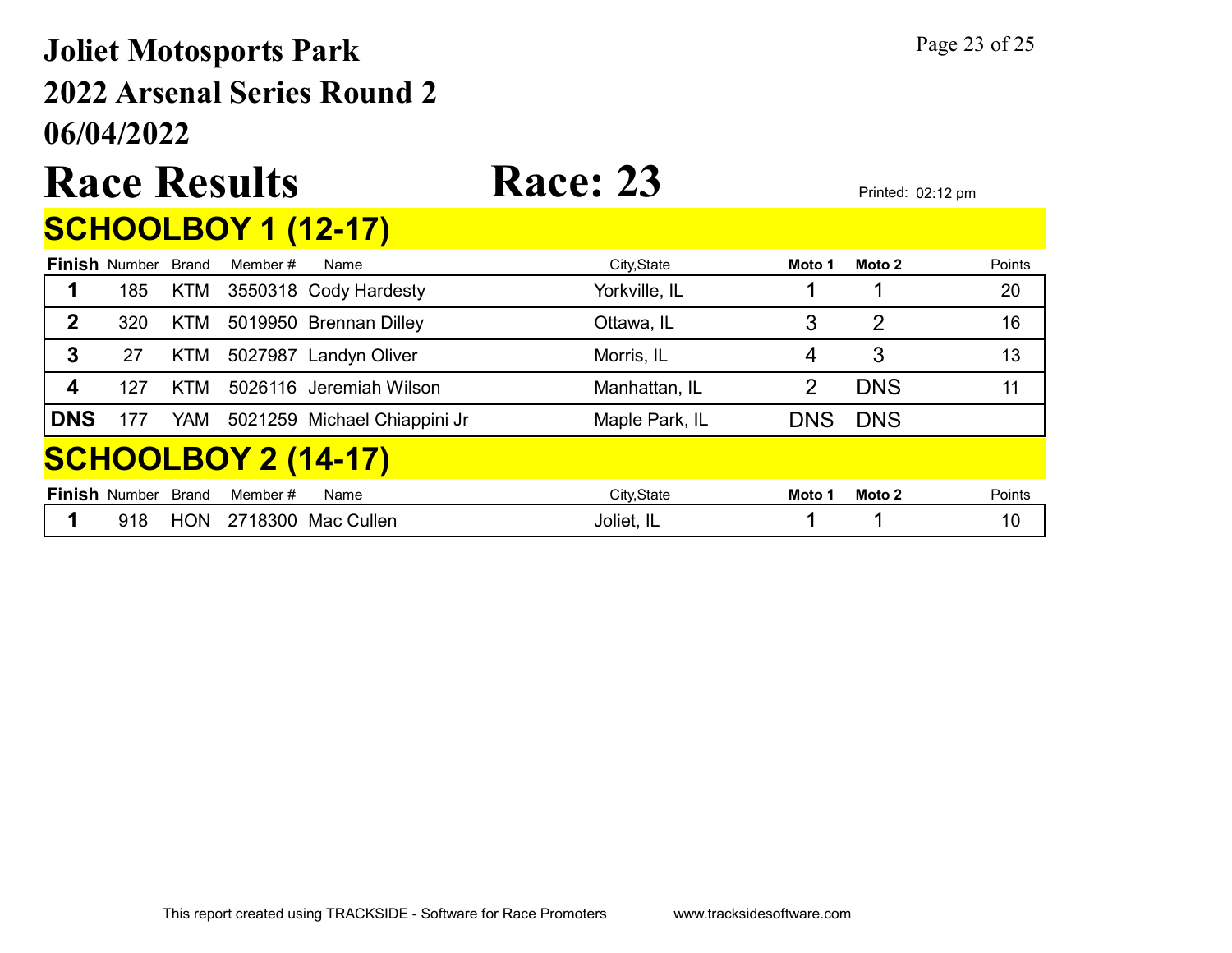### 06/04/2022 2022 Arsenal Series Round 2 Joliet Motosports Park Page 24 of 25

# Race Results Race: 24 Printed: 02:12 pm

|                | WOMEN                |              |                      |                           |                 |                |                   |                |
|----------------|----------------------|--------------|----------------------|---------------------------|-----------------|----------------|-------------------|----------------|
|                | <b>Finish Number</b> | <b>Brand</b> | Member#              | Name                      | City, State     | Moto 1         | Moto <sub>2</sub> | Points         |
| 1              | 67                   | YAM          | 246051               | <b>Brittany Lemke</b>     | Aurora, IL      | 1              | 1                 | 10             |
| $\overline{2}$ | 47                   | <b>KTM</b>   |                      | 2194488 Jaden Pogliano    | Mazon, IL       | $\overline{2}$ | $\overline{2}$    | $\overline{7}$ |
| 3              | 451                  | <b>KAW</b>   |                      | 2423916 Amanda Taylor     | Mendota, IL     | 3              | <b>DNS</b>        | 4              |
|                |                      |              | <b>VET BEGINNER</b>  |                           |                 |                |                   |                |
|                | <b>Finish Number</b> | <b>Brand</b> | Member#              | Name                      | City, State     | Moto 1         | Moto <sub>2</sub> | Points         |
| 1              | 693                  | <b>HON</b>   | 5094587              | Josh Hipps                | Plainfield, IL  | 1              | 1                 | 10             |
| $\overline{2}$ | 471                  | <b>KTM</b>   | 493823               | <b>James Gere</b>         | Salem, WI       | 3              | $\overline{2}$    | $\overline{7}$ |
| $\mathbf 3$    | 77                   | <b>KTM</b>   |                      | 5094778 Cory Wineland     | Westville, IN   | $\overline{2}$ | <b>DNS</b>        | 4              |
| 4              | 28                   | <b>HON</b>   | 5021101              | <b>Kevin Burris</b>       | Springfield, IL | 4              | <b>DNS</b>        | 3              |
|                |                      |              | <b>OPEN BEGINNER</b> |                           |                 |                |                   |                |
|                | <b>Finish Number</b> | <b>Brand</b> | Member#              | Name                      | City, State     | Moto 1         | Moto <sub>2</sub> | Points         |
| 1              | 320                  | KTM          | 5019950              | <b>Brennan Dilley</b>     | Ottawa, IL      | 1              | 1                 | 10             |
| $\overline{2}$ | 839                  | <b>YAM</b>   |                      | 5074839 Kyle Richardson   | Oak Forest, IL  | $\overline{2}$ | $\overline{2}$    | $\overline{7}$ |
| $\overline{3}$ | 20                   | <b>YAM</b>   |                      | 5093982 Anthony Partridge | Channahon, IL   | 3              | 3                 | 4              |
|                | <b>VINTAGE</b>       |              |                      |                           |                 |                |                   |                |
|                | <b>Finish Number</b> | <b>Brand</b> | Member#              | Name                      | City, State     | Moto 1         | Moto <sub>2</sub> | Points         |
| 1              | 1                    | <b>HON</b>   | 265842               | <b>Eddie Kline</b>        | Minooka, IL     | 1              | 1                 | 20             |
| $\overline{2}$ | 586                  | <b>YAM</b>   | 2023041              | <b>Nathan Reed</b>        | Terre Haute,    | 3              | $\overline{2}$    | 16             |
| 3              | 11                   | <b>HON</b>   |                      | 3205030 Scott Spindler    | Gary, IN        | $\overline{2}$ | 3                 | 13             |

This report created using TRACKSIDE - Software for Race Promoters www.tracksidesoftware.com